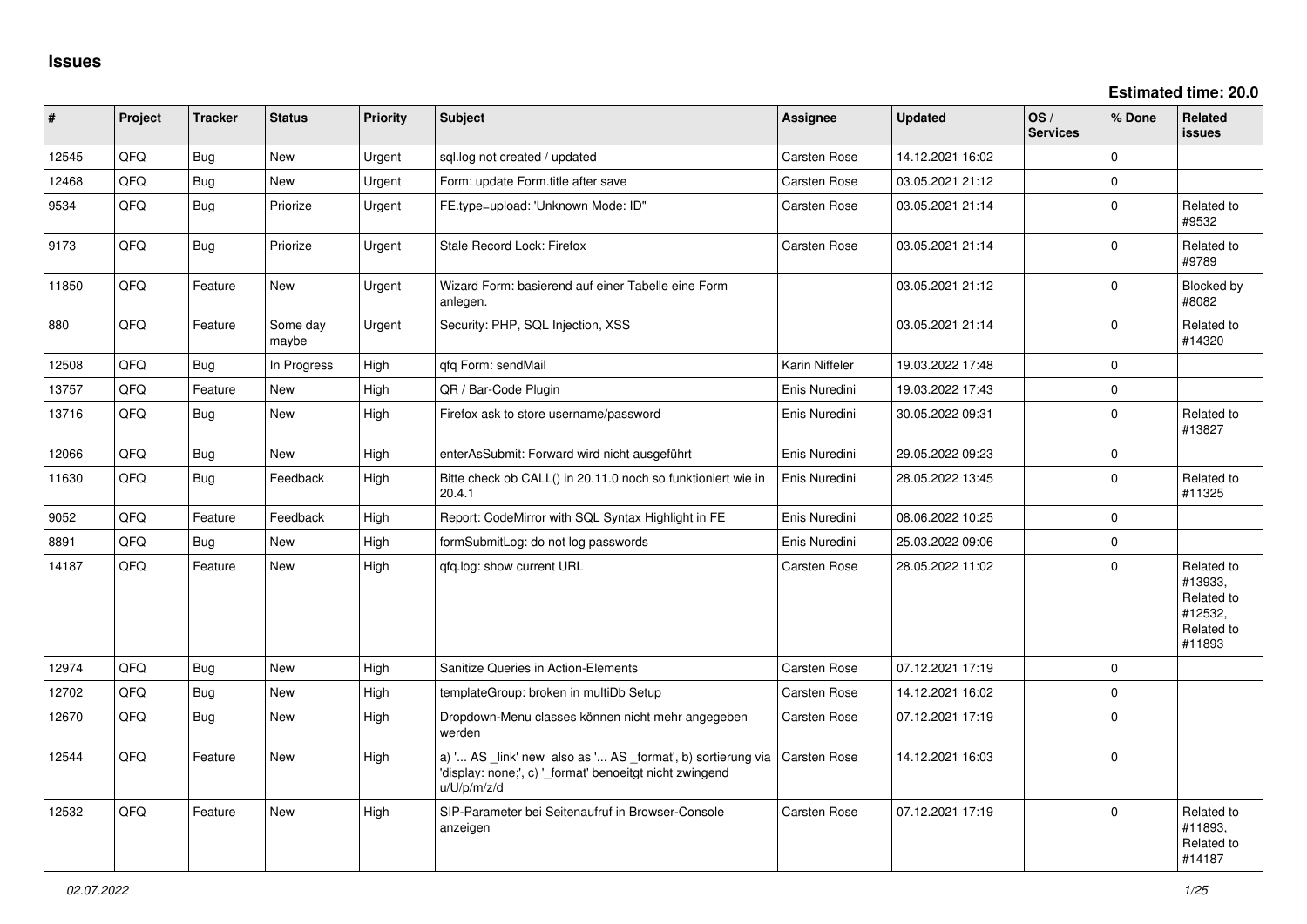| $\pmb{\#}$ | Project | <b>Tracker</b> | <b>Status</b> | <b>Priority</b> | <b>Subject</b>                                                                          | <b>Assignee</b>     | <b>Updated</b>   | OS/<br><b>Services</b> | % Done      | Related<br><b>issues</b>                                             |
|------------|---------|----------------|---------------|-----------------|-----------------------------------------------------------------------------------------|---------------------|------------------|------------------------|-------------|----------------------------------------------------------------------|
| 12513      | QFQ     | Bug            | <b>New</b>    | High            | Implement server side check of maxlength                                                | Carsten Rose        | 07.12.2021 17:19 |                        | 0           |                                                                      |
| 12463      | QFQ     | Bug            | ToDo          | High            | QFQ Function: 'function' and 'sql' on same level - output of<br>sal is shown two times. | Carsten Rose        | 15.12.2021 16:31 |                        | $\Omega$    |                                                                      |
| 12395      | QFQ     | <b>Bug</b>     | ToDo          | High            | QFQ Function: Result two times shown                                                    | Carsten Rose        | 18.02.2022 08:59 |                        | $\Omega$    |                                                                      |
| 12186      | QFQ     | Feature        | New           | High            | TinyMCE Config für Objekte                                                              | Carsten Rose        | 07.12.2021 17:19 |                        | 0           | <b>Blocks</b><br>#12632                                              |
| 11893      | QFQ     | Feature        | New           | High            | Broken SIP: a) only report one time, b) only report in main<br>column                   | <b>Carsten Rose</b> | 12.05.2021 12:13 |                        | 0           | Related to<br>#12532,<br>Related to<br>#14187                        |
| 10640      | QFQ     | Bug            | New           | High            | TypeAhead Tag: FE editierbar trotz readOnly                                             | Carsten Rose        | 03.05.2021 21:12 |                        | 0           | Related to<br>#7795                                                  |
| 10508      | QFQ     | <b>Bug</b>     | New           | High            | Multi Form broken on Multi DB Instance                                                  | Carsten Rose        | 03.05.2021 21:12 |                        | $\Omega$    |                                                                      |
| 10506      | QFQ     | Bug            | New           | High            | Template Group broken on MultiDB instance                                               | Carsten Rose        | 03.05.2021 21:12 |                        | $\mathsf 0$ | Related to<br>#10505                                                 |
| 10081      | QFQ     | Bug            | New           | High            | Stale record lock after 'forbidden' character                                           | Carsten Rose        | 03.05.2021 21:12 |                        | 0           | Related to<br>#10082.<br>Related to<br>#9789                         |
| 9789       | QFQ     | Bug            | In Progress   | High            | Record Lock: release to early on 'leave page'                                           | <b>Carsten Rose</b> | 10.01.2022 09:25 |                        | 100         | Related to<br>#10081,<br>Related to<br>#9173,<br>Related to<br>#8702 |
| 9531       | QFQ     | Bug            | <b>New</b>    | High            | FE File: Dynamic Update / modeSql / required detected<br>even it not set                | Carsten Rose        | 11.06.2021 20:32 |                        | 0           | Related to<br>#12398                                                 |
| 9517       | QFQ     | Feature        | In Progress   | High            | Input multiple tags with typeahead                                                      | Carsten Rose        | 03.05.2021 21:14 |                        | 40          | Related to<br>#10150                                                 |
| 9347       | QFQ     | Bug            | New           | High            | FE.type=upload with dynamic show/hidden: required not<br>detected                       | Carsten Rose        | 12.06.2021 10:40 |                        | $\Omega$    | Related to<br>#5305,<br>Related to<br>#12398                         |
| 9121       | QFQ     | <b>Bug</b>     | Priorize      | High            | sip links have r and __dbIndexData set                                                  | Carsten Rose        | 12.06.2021 10:41 |                        | $\Omega$    |                                                                      |
| 8962       | QFQ     | Feature        | New           | High            | allow for form fields with identical names                                              | Carsten Rose        | 03.05.2021 21:14 |                        | 0           |                                                                      |
| 8668       | QFQ     | Bug            | <b>New</b>    | High            | Pill disabled: dyamic mode 'hidden' not respected - FE is still<br>required             | <b>Carsten Rose</b> | 03.05.2021 21:14 |                        | $\Omega$    |                                                                      |
| 8431       | QFQ     | <b>Bug</b>     | New           | High            | autocron.php with wrong path                                                            | Carsten Rose        | 03.05.2021 21:14 |                        | 0           |                                                                      |
| 8204       | QFQ     | Feature        | Priorize      | High            | Position 'required mark'                                                                | Carsten Rose        | 16.06.2021 13:44 |                        | 0           |                                                                      |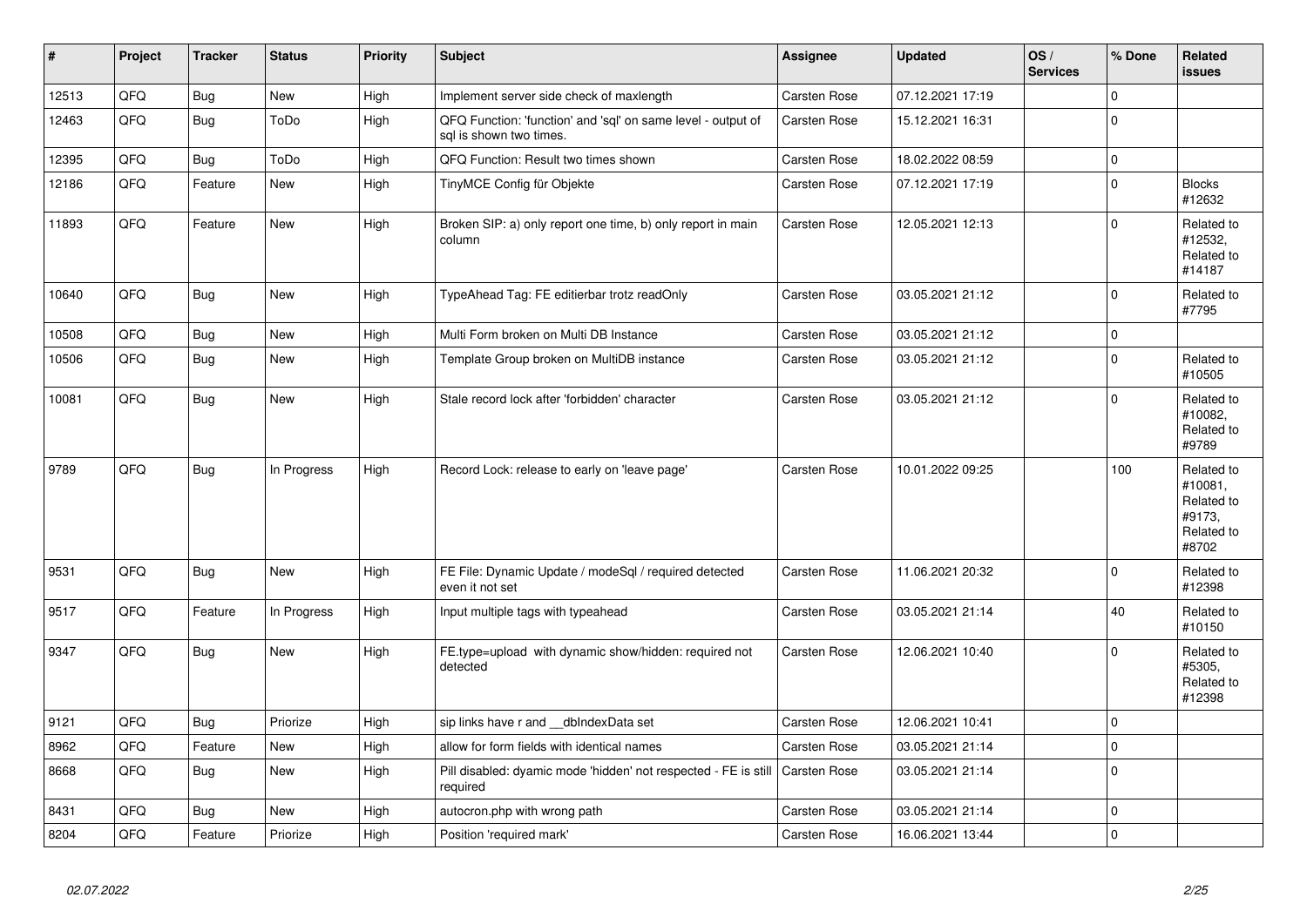| #     | Project | <b>Tracker</b> | <b>Status</b>     | <b>Priority</b> | <b>Subject</b>                                                                                         | Assignee            | <b>Updated</b>   | OS/<br><b>Services</b> | % Done       | <b>Related</b><br><b>issues</b>                 |
|-------|---------|----------------|-------------------|-----------------|--------------------------------------------------------------------------------------------------------|---------------------|------------------|------------------------|--------------|-------------------------------------------------|
| 8083  | QFQ     | Bug            | <b>New</b>        | High            | FormEditor: primary table list does not respect<br>'indexDb={{indexData:Y}}'                           | Carsten Rose        | 03.05.2021 21:14 |                        | $\Omega$     | Has duplicate<br>#6678                          |
| 8082  | QFQ     | Feature        | Priorize          | High            | Contact form without saving record                                                                     | Carsten Rose        | 07.12.2021 15:20 |                        | $\Omega$     | Related to<br>#8587,<br><b>Blocks</b><br>#11850 |
| 7899  | QFQ     | Bug            | New               | High            | Fe.type=password / retype / required: always complain<br>about missing value                           | Carsten Rose        | 03.05.2021 21:14 |                        | $\Omega$     |                                                 |
| 7850  | QFQ     | Feature        | New               | High            | Upload records: non 'pathFileName' column                                                              | Carsten Rose        | 03.05.2021 21:14 |                        | $\mathbf{0}$ |                                                 |
| 7650  | QFQ     | Bug            | New               | High            | Optional do not show 'required' sign on FormElement                                                    | Carsten Rose        | 03.05.2021 21:14 |                        | $\mathbf 0$  |                                                 |
| 6116  | QFQ     | <b>Bug</b>     | Priorize          | High            | value of checkbox not saved                                                                            | Carsten Rose        | 07.12.2021 17:19 |                        | $\Omega$     |                                                 |
| 5715  | QFQ     | Feature        | New               | High            | <b>PDF Caching</b>                                                                                     | <b>Carsten Rose</b> | 03.05.2021 21:14 |                        | $\mathbf 0$  | Related to<br>#5851,<br>Related to<br>#6357     |
| 5459  | QFQ     | Bug            | New               | High            | Multi DB: spread system tables between 'QFQ' and<br>'Data'-DB                                          | Carsten Rose        | 03.05.2021 21:14 |                        | $\mathbf 0$  | Related to<br>#4720                             |
| 5221  | QFQ     | <b>Bug</b>     | New               | High            | Download Dialog: Bleibt stehen in FF wenn Datei<br>automatisch gespeichert wird.                       | Carsten Rose        | 03.05.2021 21:14 |                        | $\Omega$     |                                                 |
| 4279  | QFQ     | <b>Bug</b>     | Some day<br>maybe | High            | config.linkVars lost                                                                                   | <b>Carsten Rose</b> | 03.05.2021 21:14 |                        | $\Omega$     |                                                 |
| 4258  | QFQ     | Feature        | Some day<br>maybe | High            | <b>System Defaults: Forms</b>                                                                          | <b>Carsten Rose</b> | 03.05.2021 21:14 |                        | $\Omega$     |                                                 |
| 3990  | QFQ     | Feature        | Some day<br>maybe | High            | custom class definition: add space automatically                                                       | <b>Carsten Rose</b> | 03.05.2021 21:14 |                        | $\mathbf 0$  |                                                 |
| 3967  | QFQ     | Feature        | Some day<br>maybe | High            | Report: Checkbox, Radio, Dropdown, Input welches ohne<br>Submit funktioniert - 'Inline-Form'           | Carsten Rose        | 03.05.2021 21:14 |                        | $\Omega$     |                                                 |
| 3848  | QFQ     | Feature        | Some day<br>maybe | High            | Antivirus check fuer Upload files in qfq?                                                              | Carsten Rose        | 03.05.2021 21:14 |                        | $\Omega$     | Related to<br>#4131                             |
| 3727  | QFQ     | Feature        | New               | High            | Security: Session Hijacking erschweren                                                                 | Carsten Rose        | 03.05.2021 21:14 |                        | $\mathbf 0$  |                                                 |
| 3570  | QFQ     | Bug            | Some day<br>maybe | High            | Formular mit prmitnew permitEdit=Always wird nicht<br>aufgerufen (ist leer)                            | <b>Carsten Rose</b> | 03.05.2021 21:14 |                        | $\Omega$     |                                                 |
| 3109  | QFQ     | <b>Bug</b>     | Some day<br>maybe | High            | RealUrl: Links werden nicht korrekt gerendert                                                          | Carsten Rose        | 03.05.2021 21:14 |                        | $\mathbf 0$  |                                                 |
| 3061  | QFQ     | <b>Bug</b>     | Some day<br>maybe | High            | winstitute: mysql connection durcheinander - nmhp17<br>(ag7)/QFQ arbeitet mit DB/Tabellen von biostat. | Carsten Rose        | 03.05.2021 21:14 |                        | $\Omega$     |                                                 |
| 11237 | QFQ     | Bug            | New               | High            | Radiobutton / parameter.buttonClass= btn-default - kein dirty<br>Trigger                               | Benjamin Baer       | 03.05.2021 21:12 |                        | $\Omega$     | Related to<br>#10766                            |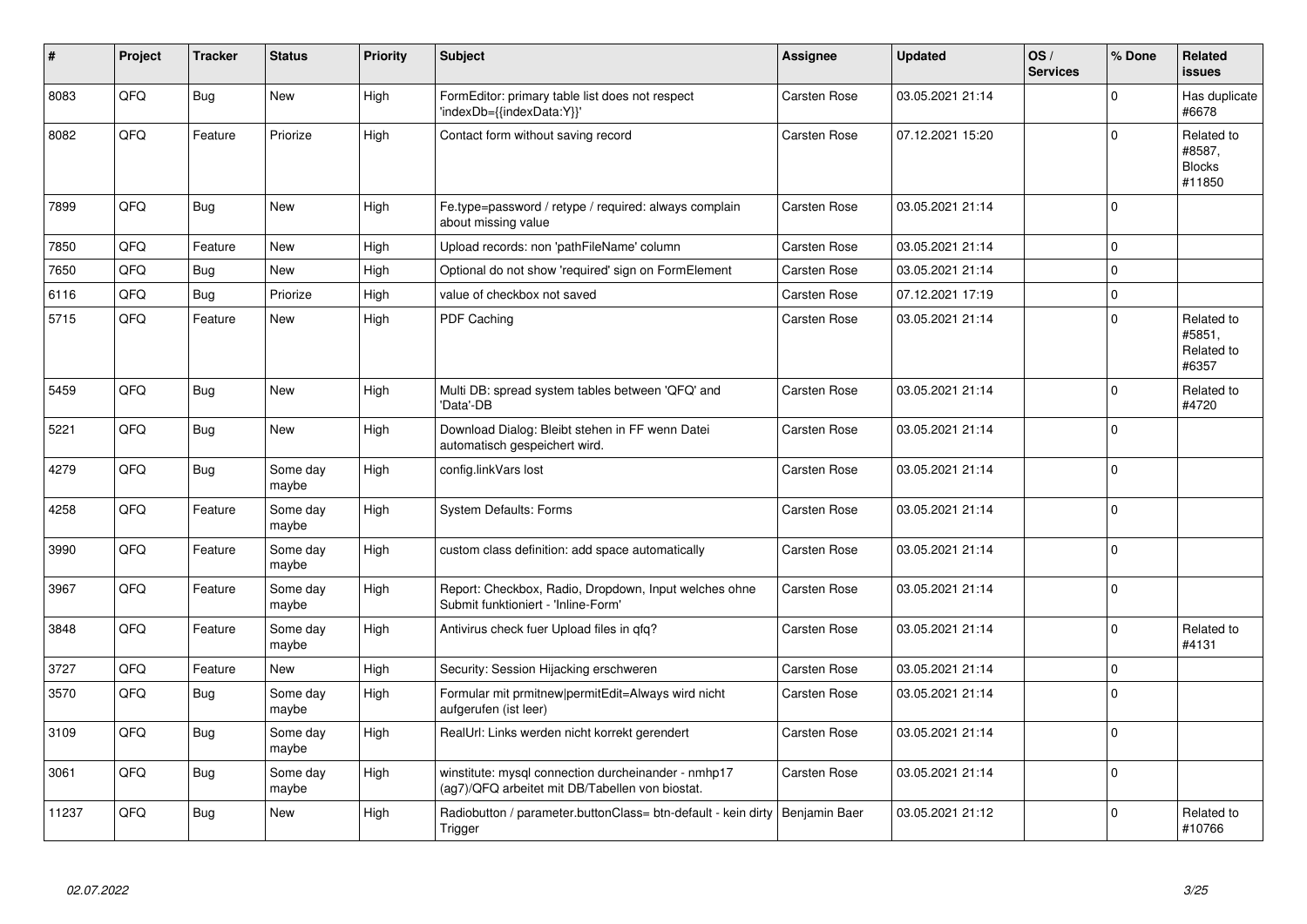| $\vert$ # | Project | <b>Tracker</b> | <b>Status</b> | <b>Priority</b> | <b>Subject</b>                                                           | Assignee               | <b>Updated</b>   | OS/<br><b>Services</b> | % Done              | Related<br><b>issues</b>                                                                                                                                              |
|-----------|---------|----------------|---------------|-----------------|--------------------------------------------------------------------------|------------------------|------------------|------------------------|---------------------|-----------------------------------------------------------------------------------------------------------------------------------------------------------------------|
| 11057     | QFQ     | Bug            | New           | High            | Checkboxes ohne span.checkmark im Report werden<br>ausgeblendet          | Benjamin Baer          | 03.05.2021 21:12 |                        | $\Omega$            | Related to<br>#11039                                                                                                                                                  |
| 9548      | QFQ     | Feature        | Feedback      | High            | FormElement: Pattern mismatch - optional report only on<br>focus lost    | Benjamin Baer          | 03.05.2021 21:14 |                        | $\Omega$            |                                                                                                                                                                       |
| 7602      | QFQ     | Feature        | ToDo          | High            | Multi Select: with checkboxes                                            | Benjamin Baer          | 22.03.2022 09:07 |                        | $\mathbf 0$         |                                                                                                                                                                       |
| 10766     | QFQ     | Bug            | New           | High            | Radiobutton / parameter.buttonClass=btn-default: dynamic<br>update       |                        | 03.05.2021 21:12 |                        | $\mathsf 0$         | Related to<br>#11237                                                                                                                                                  |
| 10114     | QFQ     | Feature        | New           | High            | Symbol (Link): 'G:' (Glyphicon) replaced by 'i:' (icon)                  |                        | 07.12.2021 17:19 |                        | $\Omega$            | Related to<br>#3797,<br>Related to<br>#4194                                                                                                                           |
| 13609     | QFQ     | Feature        | <b>New</b>    | Normal          | QFQ Introduction: Seite aufloesen                                        | Philipp<br>Gröbelbauer | 28.05.2022 11:02 |                        | $\Omega$            |                                                                                                                                                                       |
| 8316      | QFQ     | <b>Bug</b>     | Feedback      | Normal          | Documentation/Behaviour for Nested Queries and<br>Record-Store confusing | Nicola Chiapolini      | 20.11.2019 09:14 |                        | $\mathbf 0$         |                                                                                                                                                                       |
| 10124     | QFQ     | Feature        | Feedback      | Normal          | qfq AAI-Login                                                            | Karin Niffeler         | 07.05.2020 09:36 |                        | $\mathsf{O}\xspace$ |                                                                                                                                                                       |
| 14455     | QFQ     | Support        | New           | Normal          | TinyMCE: Activate save button after upload picture over<br>drag&drop     | Enis Nuredini          | 01.07.2022 08:37 |                        | $\pmb{0}$           |                                                                                                                                                                       |
| 14395     | QFQ     | Support        | New           | Normal          | FormEditor: Virtual table columns                                        | Enis Nuredini          | 21.06.2022 16:09 |                        | $\mathbf 0$         |                                                                                                                                                                       |
| 14377     | QFQ     | Bug            | New           | Normal          | Documentation > General Tips: white page after migration                 | Enis Nuredini          | 19.06.2022 16:37 |                        | $\pmb{0}$           |                                                                                                                                                                       |
| 14376     | QFQ     | Feature        | New           | Normal          | QFQ Bootstrap: if missing, create stored procedures                      | Enis Nuredini          | 19.06.2022 16:37 |                        | $\Omega$            |                                                                                                                                                                       |
| 14322     | QFQ     | <b>Bug</b>     | New           | Normal          | Form Load: by default no scroll (save & close should be<br>visible)      | Enis Nuredini          | 15.06.2022 14:12 |                        | $\Omega$            | Related to<br>#14321,<br>Related to<br>#6232                                                                                                                          |
| 14320     | QFQ     | Feature        | ToDo          | Normal          | Allow specific HTML Tags and Attributes: general, TinyMCE                | Enis Nuredini          | 17.06.2022 10:44 |                        | $\mathbf 0$         | Related to<br>#12664,<br>Related to<br>#12039,<br>Related to<br>#11702,<br>Related to<br>#7239,<br>Related to<br>#3708,<br>Related to<br>#3646.<br>Related to<br>#880 |
| 14303     | QFQ     | Bug            | ToDo          | Normal          | datetime broken with picker                                              | Enis Nuredini          | 17.06.2022 09:02 |                        | $\Omega$            | Related to<br>#12630                                                                                                                                                  |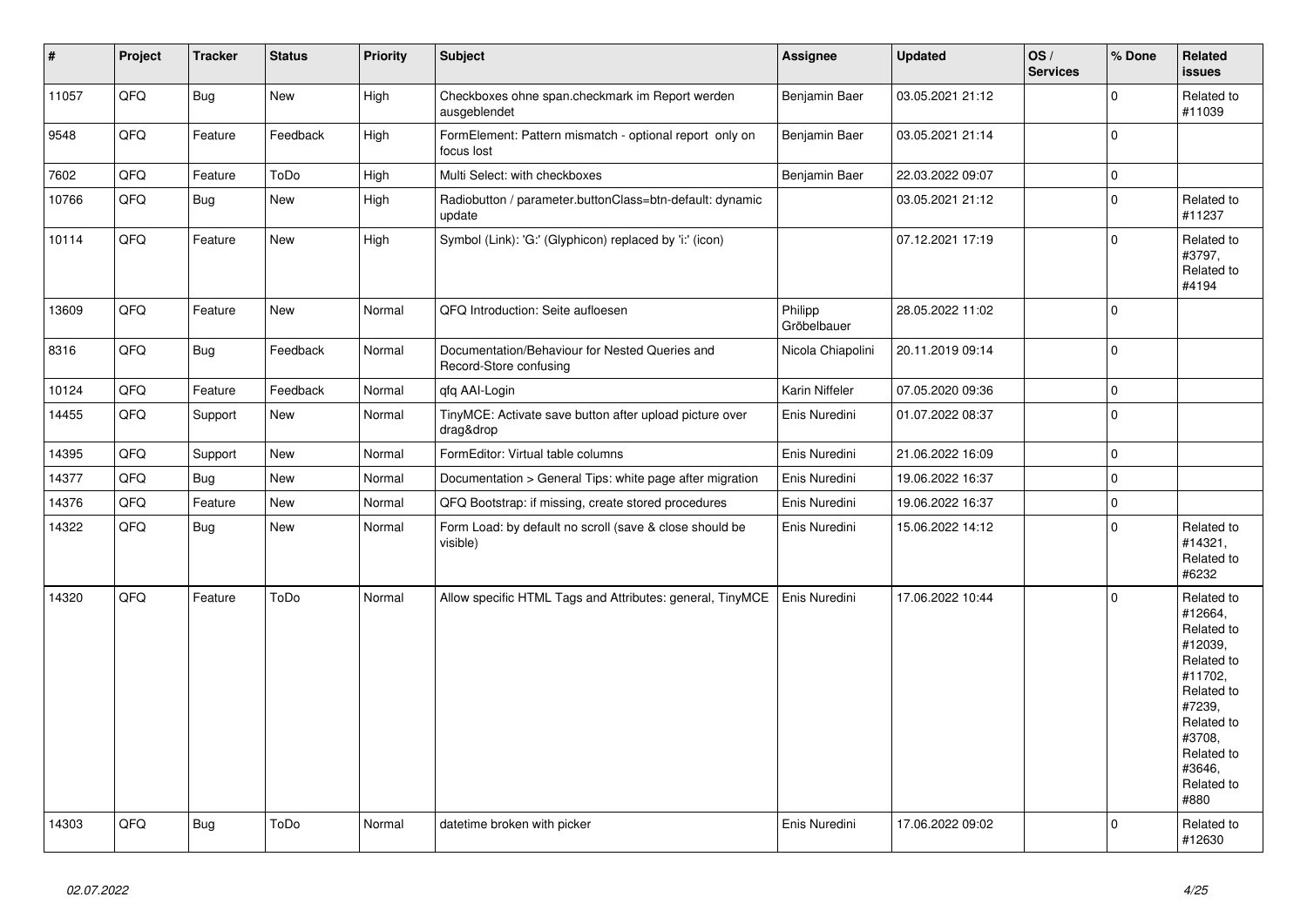| $\vert$ # | Project | <b>Tracker</b> | <b>Status</b>     | <b>Priority</b> | <b>Subject</b>                                                                        | <b>Assignee</b> | <b>Updated</b>   | OS/<br><b>Services</b> | % Done       | <b>Related</b><br>issues                                                    |
|-----------|---------|----------------|-------------------|-----------------|---------------------------------------------------------------------------------------|-----------------|------------------|------------------------|--------------|-----------------------------------------------------------------------------|
| 14245     | QFQ     | <b>Bug</b>     | <b>New</b>        | Normal          | Form Save Btn bleibt disabled wenn Datumsfeld über<br>Datepicker geändert             | Enis Nuredini   | 27.05.2022 13:45 |                        | $\Omega$     | Related to<br>#13689                                                        |
| 14227     | QFQ     | Feature        | New               | Normal          | Selenium Konkurrenz: cypress.io                                                       | Enis Nuredini   | 28.05.2022 11:02 |                        | $\mathbf 0$  |                                                                             |
| 14028     | QFQ     | Feature        | <b>New</b>        | Normal          | Required notification: visual nicer                                                   | Enis Nuredini   | 28.05.2022 11:01 |                        | $\pmb{0}$    |                                                                             |
| 13945     | QFQ     | Feature        | New               | Normal          | As link: content before/after link                                                    | Enis Nuredini   | 28.05.2022 11:01 |                        | $\mathbf 0$  | Related to<br>#12262                                                        |
| 13943     | QFQ     | <b>Bug</b>     | Priorize          | Normal          | unable to find formgroup                                                              | Enis Nuredini   | 28.05.2022 11:03 |                        | $\mathbf 0$  |                                                                             |
| 13900     | QFQ     | Feature        | Priorize          | Normal          | Selenium: Check das Cookie/PDF funktioniert                                           | Enis Nuredini   | 25.03.2022 12:45 |                        | $\mathbf 0$  |                                                                             |
| 13899     | QFQ     | <b>Bug</b>     | ToDo              | Normal          | Selenium: zum laufen bringen                                                          | Enis Nuredini   | 25.03.2022 10:24 |                        | $\mathbf 0$  |                                                                             |
| 13767     | QFQ     | <b>Bug</b>     | Feedback          | Normal          | date/time-picker: required shows up/down button orange                                | Enis Nuredini   | 16.05.2022 23:16 |                        | $\mathbf 0$  |                                                                             |
| 13689     | QFQ     | Bug            | New               | Normal          | Enter auf Eingabefeld mit ungültigem Wert führt zu blurry<br>Seite                    | Enis Nuredini   | 28.05.2022 10:53 |                        | $\mathbf{0}$ | Related to<br>#14245, Has<br>duplicate<br>#11891                            |
| 13608     | QFQ     | Feature        | Some day<br>maybe | Normal          | Automatic Browser Language Redirect                                                   | Enis Nuredini   | 17.06.2022 08:35 |                        | $\Omega$     |                                                                             |
| 13572     | QFQ     | Feature        | Feedback          | Normal          | Form Load: misleading error message on trying to load non<br>existent primary record  | Enis Nuredini   | 16.05.2022 23:16 |                        | 100          |                                                                             |
| 12989     | QFQ     | <b>Bug</b>     | <b>New</b>        | Normal          | empty string does not trigger dynamic update                                          | Enis Nuredini   | 28.05.2022 11:09 |                        | $\mathbf 0$  |                                                                             |
| 12630     | QFQ     | Feature        | In Progress       | Normal          | Input: date[time]: min / max values                                                   | Enis Nuredini   | 20.06.2022 18:31 |                        | $\mathbf 0$  | Related to<br>#10096.<br>Related to<br>#14302,<br>Related to<br>#14303      |
| 12262     | QFQ     | Feature        | ToDo              | Normal          | Form buttons on top: more customable                                                  | Enis Nuredini   | 17.06.2022 10:44 |                        | $\Omega$     | Related to<br>#13945, Has<br>duplicate<br>#4046, Has<br>duplicate<br>#10080 |
| 11892     | QFQ     | Feature        | New               | Normal          | tablesorter: columns with links are hard to order - new<br>qualifier 'Y: <ord>'</ord> | Enis Nuredini   | 23.03.2022 09:22 |                        | $\mathbf 0$  |                                                                             |
| 10782     | QFQ     | Feature        | Feedback          | Normal          | Tiny MCE: Image Upload                                                                | Enis Nuredini   | 16.05.2022 23:16 |                        | $\Omega$     | Related to<br>#12452                                                        |
| 10569     | QFQ     | Feature        | Priorize          | Normal          | link _blank more safe                                                                 | Enis Nuredini   | 25.03.2022 12:44 |                        | $\mathbf 0$  |                                                                             |
| 10463     | QFQ     | Feature        | New               | Normal          | Report _link: expliztes setzen von HTML Tags (Bedarf fuer<br>'data-selenium' & 'id')  | Enis Nuredini   | 23.03.2022 09:23 |                        | $\Omega$     | Related to<br>#7648                                                         |
| 3864      | QFQ     | Feature        | <b>New</b>        | Normal          | Encrypt / decrypt field                                                               | Enis Nuredini   | 30.06.2022 16:29 |                        | $\mathbf 0$  |                                                                             |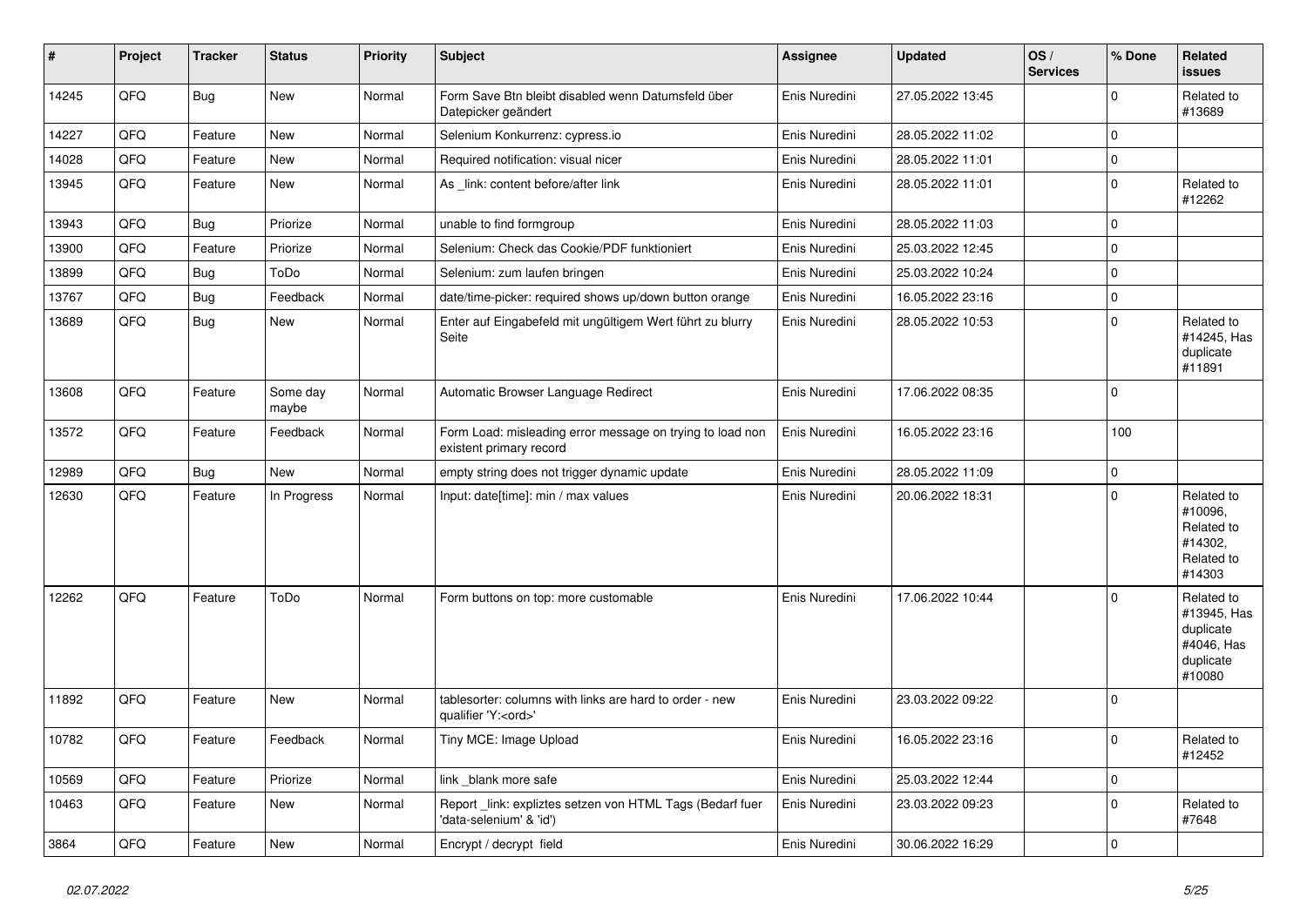| #     | Project | <b>Tracker</b> | <b>Status</b>              | <b>Priority</b> | <b>Subject</b>                                                                           | <b>Assignee</b>        | <b>Updated</b>   | OS/<br><b>Services</b> | % Done      | Related<br><b>issues</b>                    |
|-------|---------|----------------|----------------------------|-----------------|------------------------------------------------------------------------------------------|------------------------|------------------|------------------------|-------------|---------------------------------------------|
| 3613  | QFQ     | <b>Bug</b>     | Some day<br>maybe          | Normal          | note /note unchecked -> note div (col-md) wird weiterhin<br>gerendert                    | Elias Villiger         | 01.02.2020 23:19 |                        | 100         |                                             |
| 11347 | QFQ     | <b>Bug</b>     | Feedback                   | Normal          | If Bedingungen funktionieren nicht korrekt                                               | <b>Christoph Fuchs</b> | 21.03.2021 20:37 |                        | $\mathbf 0$ |                                             |
| 14371 | QFQ     | Feature        | Priorize                   | Normal          | LDAP via REPORT                                                                          | Carsten Rose           | 19.06.2022 16:37 |                        | $\Omega$    |                                             |
| 14323 | QFQ     | <b>Bug</b>     | In Progress                | Normal          | Report: render=both single - no impact                                                   | Carsten Rose           | 19.06.2022 18:31 |                        | $\mathbf 0$ |                                             |
| 14305 | QFQ     | Bug            | <b>New</b>                 | Normal          | Inline Report editing does not create history entries                                    | Carsten Rose           | 10.06.2022 11:55 |                        | $\mathbf 0$ |                                             |
| 14304 | QFQ     | <b>Bug</b>     | New                        | Normal          | table sorter view safer does not work                                                    | <b>Carsten Rose</b>    | 10.06.2022 11:49 |                        | $\Omega$    |                                             |
| 14290 | QFQ     | Feature        | Priorize                   | Normal          | FormEditor: Show Table Definition                                                        | Carsten Rose           | 19.06.2022 16:37 |                        | $\mathbf 0$ |                                             |
| 14283 | QFQ     | Bug            | Priorize                   | Normal          | HEIC / HEIF convert doesn't trigger                                                      | Carsten Rose           | 19.06.2022 16:37 |                        | $\mathbf 0$ |                                             |
| 14233 | QFQ     | <b>Bug</b>     | New                        | Normal          | AS _link: question - HTML is not rendered                                                | Carsten Rose           | 28.05.2022 11:02 |                        | $\mathbf 0$ |                                             |
| 14175 | QFQ     | Bug            | In Progress                | Normal          | Opening a form with no QFQ Session cookie fails                                          | Carsten Rose           | 03.06.2022 10:40 |                        | $\Omega$    |                                             |
| 14091 | QFQ     | <b>Bug</b>     | New                        | Normal          | inconsistent template path for twig                                                      | <b>Carsten Rose</b>    | 19.04.2022 18:36 |                        | $\Omega$    |                                             |
| 14090 | QFQ     | Feature        | New                        | Normal          | Nützliche _script funktionen                                                             | Carsten Rose           | 28.05.2022 11:03 |                        | $\pmb{0}$   |                                             |
| 14077 | QFQ     | <b>Bug</b>     | New                        | Normal          | As link: Attribute 'class' missing by r:1 and r:3 - but should<br>set                    | <b>Carsten Rose</b>    | 28.05.2022 11:02 |                        | $\Omega$    | Related to<br>#5342,<br>Related to<br>#4343 |
| 13843 | QFQ     | Feature        | <b>New</b>                 | Normal          | Create JWT via QFQ                                                                       | Carsten Rose           | 19.03.2022 17:42 |                        | $\mathbf 0$ |                                             |
| 13841 | QFQ     | Feature        | <b>New</b>                 | Normal          | Create PDF via iText - evaluate                                                          | <b>Carsten Rose</b>    | 19.03.2022 17:42 |                        | $\Omega$    |                                             |
| 13706 | QFQ     | <b>Bug</b>     | <b>New</b>                 | Normal          | Wrong CheckType in FieldElement LastStatus of Form Cron                                  | <b>Carsten Rose</b>    | 21.01.2022 18:20 |                        | $\mathbf 0$ |                                             |
| 13700 | QFQ     | Feature        | New                        | Normal          | Redesign gfg.io Seite                                                                    | Carsten Rose           | 19.03.2022 17:43 |                        | $\mathbf 0$ |                                             |
| 13659 | QFQ     | Bug            | New                        | Normal          | wrong sanitize class applied to R-store                                                  | Carsten Rose           | 15.01.2022 14:23 |                        | $\mathbf 0$ |                                             |
| 13592 | QFQ     | <b>Bug</b>     | <b>New</b>                 | Normal          | QFQ Build Queue: das vergeben von Tags klappt nicht. Es<br>werden keine Releases gebaut. | <b>Carsten Rose</b>    | 19.03.2022 17:45 |                        | $\Omega$    |                                             |
| 13566 | QFQ     | Feature        | Ready to sync<br>(develop) | Normal          | Delete config-example.gfg.php file                                                       | Carsten Rose           | 23.12.2021 09:25 |                        | $\mathbf 0$ |                                             |
| 13467 | QFQ     | Feature        | New                        | Normal          | ChangeLog Generator                                                                      | Carsten Rose           | 19.03.2022 17:46 |                        | $\Omega$    | Related to<br>#11460                        |
| 13460 | QFQ     | Bug            | New                        | Normal          | Doc: Password set/reset  password should not processed<br>with 'html encode'             | Carsten Rose           | 19.03.2022 17:46 |                        | $\mathbf 0$ |                                             |
| 13451 | QFQ     | <b>Bug</b>     | <b>New</b>                 | Normal          | Character Counter / Max Character: Problem in Safari                                     | Carsten Rose           | 15.04.2022 17:18 |                        | $\Omega$    |                                             |
| 13354 | QFQ     | Feature        | New                        | Normal          | Using Websocket in QFQ                                                                   | Carsten Rose           | 10.11.2021 15:47 |                        | $\pmb{0}$   |                                             |
| 13332 | QFQ     | Bug            | New                        | Normal          | Multi Form: Required Felder werden visuell nicht markiert.                               | Carsten Rose           | 19.03.2022 17:47 |                        | $\mathbf 0$ |                                             |
| 13331 | QFQ     | <b>Bug</b>     | New                        | Normal          | Multi Form: Clear Icon misplaced                                                         | <b>Carsten Rose</b>    | 19.03.2022 17:47 |                        | $\Omega$    |                                             |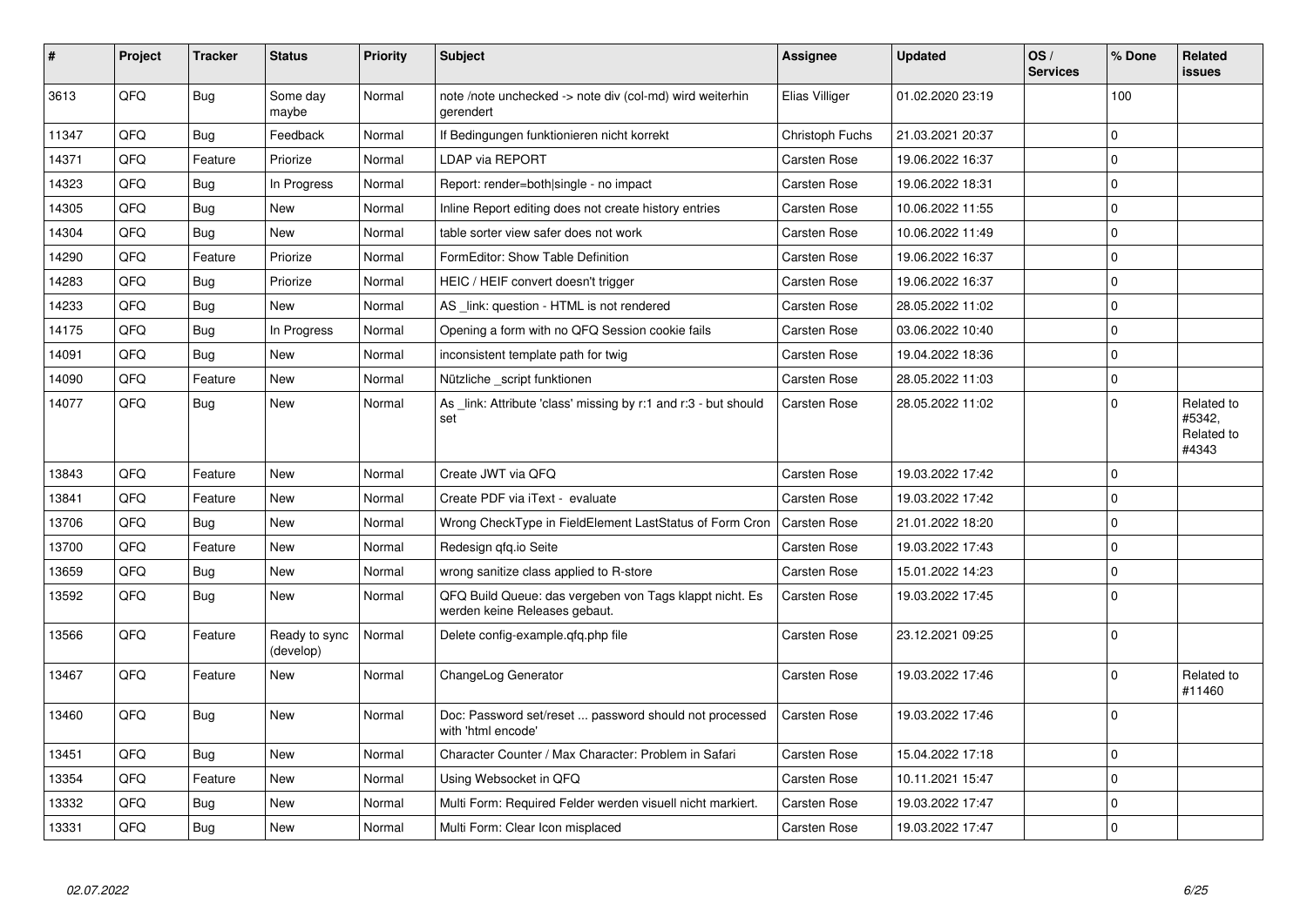| #     | Project | <b>Tracker</b> | <b>Status</b>     | <b>Priority</b> | <b>Subject</b>                                                                                                                                      | <b>Assignee</b>     | <b>Updated</b>   | OS/<br><b>Services</b> | % Done         | Related<br>issues                                                     |
|-------|---------|----------------|-------------------|-----------------|-----------------------------------------------------------------------------------------------------------------------------------------------------|---------------------|------------------|------------------------|----------------|-----------------------------------------------------------------------|
| 13330 | QFQ     | Feature        | In Progress       | Normal          | Multi Form: Upload                                                                                                                                  | Carsten Rose        | 07.11.2021 12:40 |                        | 50             | Related to<br>#9706                                                   |
| 12716 | QFQ     | Bug            | New               | Normal          | template group: Pattern only applied to first instance                                                                                              | Carsten Rose        | 19.03.2022 17:47 |                        | $\Omega$       |                                                                       |
| 12714 | OFO     | Bug            | <b>New</b>        | Normal          | Conversion of GIF to PDF broken when GIF contains Alpha.                                                                                            | <b>Carsten Rose</b> | 19.03.2022 17:49 |                        | $\Omega$       |                                                                       |
| 12679 | QFQ     | Feature        | <b>New</b>        | Normal          | tablesorter: custom column width                                                                                                                    | <b>Carsten Rose</b> | 16.06.2021 11:10 |                        | $\overline{0}$ |                                                                       |
| 12664 | QFQ     | Feature        | New               | Normal          | TinyMCE: report/remove malicous HTML/JS Code                                                                                                        | Carsten Rose        | 19.03.2022 17:47 |                        | $\Omega$       | Related to<br>#14320                                                  |
| 12632 | QFQ     | Feature        | New               | Normal          | TinyMCE: Prepare CSS classes for images                                                                                                             | Carsten Rose        | 04.06.2021 14:35 |                        | 100            | Blocked by<br>#12186                                                  |
| 12611 | QFQ     | Feature        | Some day<br>maybe | Normal          | Refactoring: Bootstrap with Lazy Loading                                                                                                            | Carsten Rose        | 08.06.2022 10:37 |                        | $\Omega$       | Related to<br>#12490,<br>Related to<br>#10013,<br>Related to<br>#7732 |
| 12603 | QFQ     | Feature        | <b>New</b>        | Normal          | Dropdown (Select), Radio, checkbox:<br>itemListAlways={{!SELECT key, value}}                                                                        | Carsten Rose        | 19.03.2022 17:47 |                        | $\mathbf 0$    |                                                                       |
| 12584 | QFQ     | Feature        | Feedback          | Normal          | T3 v10 migration script: replace alias-patterns (v11)                                                                                               | Carsten Rose        | 28.05.2022 11:12 |                        | 100            |                                                                       |
| 12581 | QFQ     | Bug            | <b>New</b>        | Normal          | Form.forward=close: Record 'new' in new browser tab ><br>save (& close) >> Form is not reloaded with new created<br>record id and stays in mode=new | Carsten Rose        | 19.03.2022 17:48 |                        | 0              |                                                                       |
| 12546 | QFQ     | Bug            | Feedback          | Normal          | Branch 'Development' - Unit Tests mit dirty workaround<br>angepasst                                                                                 | Carsten Rose        | 19.03.2022 17:48 |                        | $\mathbf 0$    |                                                                       |
| 12520 | QFQ     | <b>Bug</b>     | New               | Normal          | Switch FE User: still active even FE User session expired                                                                                           | Carsten Rose        | 19.03.2022 17:48 |                        | $\mathbf{0}$   |                                                                       |
| 12512 | QFQ     | <b>Bug</b>     | <b>New</b>        | Normal          | Some MySQL Installation can't use 'stored procedures'                                                                                               | Carsten Rose        | 19.03.2022 17:48 |                        | 0              |                                                                       |
| 12504 | QFQ     | Feature        | Priorize          | Normal          | sql.log: report fe.id                                                                                                                               | Carsten Rose        | 05.05.2021 22:09 |                        | $\mathbf 0$    |                                                                       |
| 12503 | QFQ     | Feature        | Priorize          | Normal          | Detect dangerous UPDATE statement with missing WHERE                                                                                                | l Carsten Rose      | 05.05.2021 22:09 |                        | 0              |                                                                       |
| 12480 | QFQ     | Feature        | <b>New</b>        | Normal          | If QFQ upgrade is running, block further request                                                                                                    | Carsten Rose        | 03.05.2021 20:45 |                        | $\Omega$       |                                                                       |
| 12477 | QFQ     | Feature        | New               | Normal          | Support for refactoring: Form, FormElement, diverse<br>Tabellen/Spalten, tt-content Records                                                         | Carsten Rose        | 03.05.2021 20:45 |                        | $\Omega$       |                                                                       |
| 12474 | QFQ     | Feature        | New               | Normal          | Check BaseConfigURL if it is given and the the last char is '/'                                                                                     | Carsten Rose        | 03.05.2021 20:45 |                        | $\Omega$       |                                                                       |
| 12465 | QFQ     | Feature        | <b>New</b>        | Normal          | QFQ Function: use in FE to fill StoreRecord                                                                                                         | Carsten Rose        | 05.05.2021 21:58 |                        | 0              |                                                                       |
| 12452 | QFQ     | Feature        | Priorize          | Normal          | BaseURL: alsways with '/' at the end                                                                                                                | Carsten Rose        | 19.06.2022 13:45 |                        | $\Omega$       | Related to<br>#10782                                                  |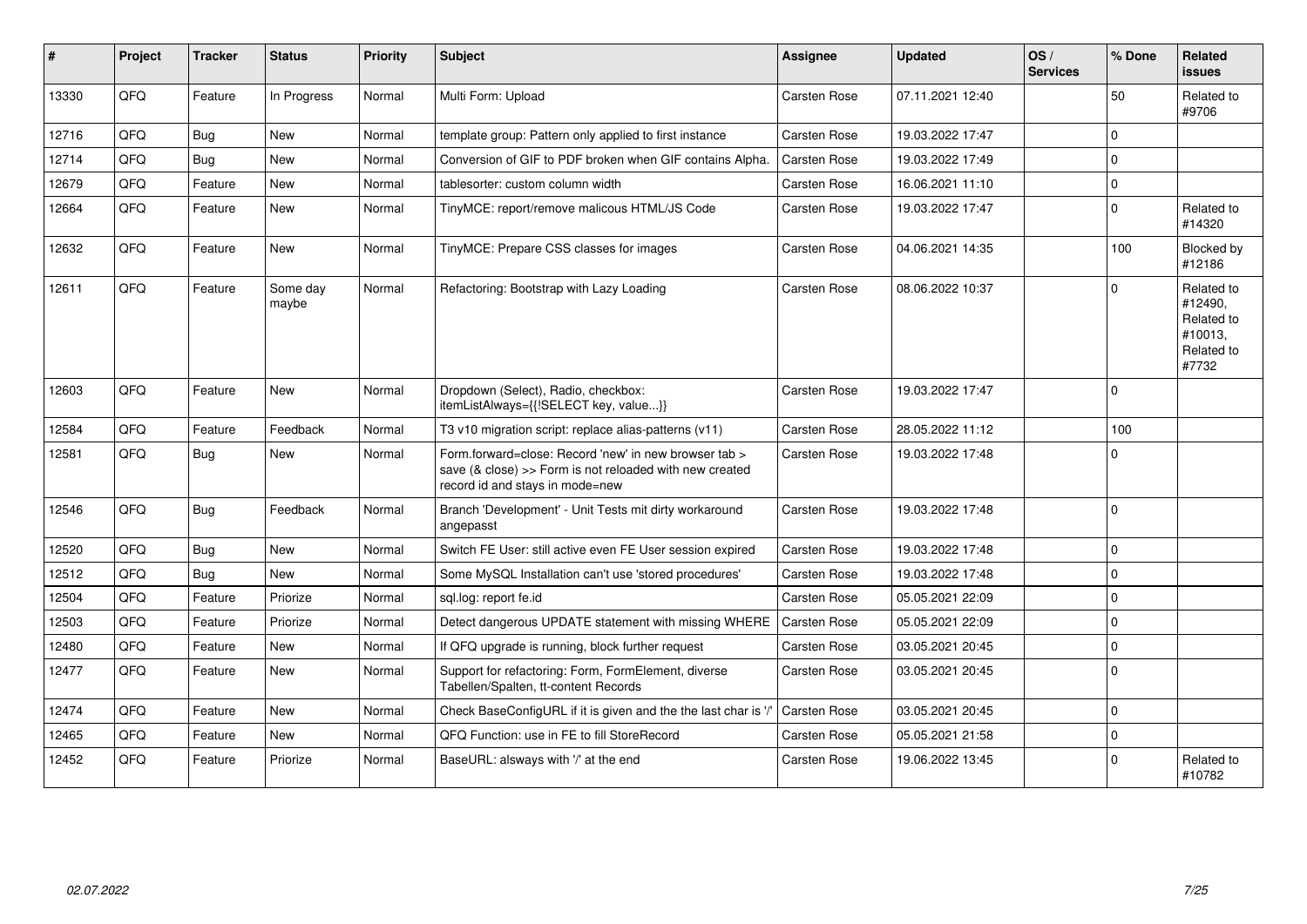| #     | Project | <b>Tracker</b> | <b>Status</b>     | <b>Priority</b> | <b>Subject</b>                                                                                                 | <b>Assignee</b>     | <b>Updated</b>   | OS/<br><b>Services</b> | % Done              | Related<br><b>issues</b>                                               |
|-------|---------|----------------|-------------------|-----------------|----------------------------------------------------------------------------------------------------------------|---------------------|------------------|------------------------|---------------------|------------------------------------------------------------------------|
| 12440 | QFQ     | Feature        | In Progress       | Normal          | Typo3 V10 upgrade (durchfuehren und testen)                                                                    | Carsten Rose        | 21.03.2022 09:53 |                        | 50                  | Related to<br>#12357,<br>Related to<br>#12067,<br>Related to<br>#10661 |
| 12439 | QFQ     | Feature        | In Progress       | Normal          | TinyMCE Paste from Word & Character Count/Limit                                                                | Carsten Rose        | 05.05.2021 22:15 |                        | 0                   |                                                                        |
| 12413 | QFQ     | Feature        | <b>New</b>        | Normal          | STORE_TYPO3: enhance for {{be_users.email:T}},<br>{{fe_users.email:T}}                                         | Carsten Rose        | 03.05.2021 20:45 |                        | $\Omega$            | Related to<br>#12412,<br>Related to<br>#10012                          |
| 12412 | QFQ     | Feature        | <b>New</b>        | Normal          | Action/Escape qualifier 'e' (empty), '0': if given, an empty<br>string (or '0') will be treated as 'not found' | Carsten Rose        | 08.05.2021 09:40 |                        | $\Omega$            | Related to<br>#12413,<br>Related to<br>#10012                          |
| 12400 | QFQ     | Feature        | <b>New</b>        | Normal          | Tutorial ist in QFQ Doku, Wird in der Suche gefunden, es<br>gibt aber kein Menupunkt - Inhalt ueberpruefen     | <b>Carsten Rose</b> | 03.05.2021 20:45 |                        | $\Omega$            |                                                                        |
| 12337 | QFQ     | Feature        | Some day<br>maybe | Normal          | Database.php: better caching                                                                                   | Carsten Rose        | 16.09.2021 15:10 |                        | $\Omega$            |                                                                        |
| 12330 | QFQ     | Feature        | New               | Normal          | Copy to input field / text area / TinyMCE                                                                      | Carsten Rose        | 07.04.2021 09:01 |                        | 0                   |                                                                        |
| 12327 | QFQ     | <b>Bug</b>     | <b>New</b>        | Normal          | Copy to clipboard: Glyphicon can not be changed                                                                | Carsten Rose        | 27.12.2021 17:59 |                        | $\mathbf 0$         |                                                                        |
| 12325 | QFQ     | <b>Bug</b>     | Priorize          | Normal          | MultiDB form.dblndex not working for report syntax                                                             | Carsten Rose        | 07.09.2021 13:37 |                        | $\mathbf 0$         | Related to<br>#12145,<br>Related to<br>#12314                          |
| 12315 | QFQ     | Feature        | Some day<br>maybe | Normal          | Form History (Diffs) / Backups                                                                                 | Carsten Rose        | 16.09.2021 15:10 |                        | $\Omega$            |                                                                        |
| 12269 | QFQ     | Feature        | New               | Normal          | 2FA - Login                                                                                                    | Carsten Rose        | 03.05.2021 20:45 |                        | $\mathbf{0}$        |                                                                        |
| 12187 | QFQ     | <b>Bug</b>     | New               | Normal          | Trigger FormAsFile() via Report: probably problem with multi<br>DB setup                                       | Carsten Rose        | 20.03.2021 21:20 |                        | $\Omega$            |                                                                        |
| 12163 | QFQ     | Feature        | New               | Normal          | Checkbox: table wrap                                                                                           | Carsten Rose        | 03.05.2021 20:51 |                        | $\pmb{0}$           |                                                                        |
| 12162 | QFQ     | Feature        | New               | Normal          | FE.type=sendmail: personalized mailing (several mails) via<br>template                                         | Carsten Rose        | 03.05.2021 20:45 |                        | $\mathbf 0$         |                                                                        |
| 12146 | QFQ     | Feature        | New               | Normal          | Autocron Job: Anzeigen wann der naechste Job ausgefuehrt<br>wird, resp das er nicht ausgefuehrt wird           | Carsten Rose        | 15.03.2021 15:23 |                        | $\Omega$            |                                                                        |
| 12133 | QFQ     | <b>Bug</b>     | New               | Normal          | NPM, phpSpreadSheet aktualisieren                                                                              | <b>Carsten Rose</b> | 15.03.2021 09:04 |                        | $\mathsf{O}\xspace$ |                                                                        |
| 12119 | QFQ     | Feature        | New               | Normal          | AS paged: error message missing if there ist no 'r' argument.                                                  | <b>Carsten Rose</b> | 03.05.2021 20:51 |                        | $\mathbf{0}$        |                                                                        |
| 12109 | QFQ     | Feature        | New               | Normal          | Donwload Link: Plain, SIP, Persistent Link, Peristent SIP -<br>new notation                                    | Carsten Rose        | 03.05.2021 20:45 |                        | $\Omega$            | Related to<br>#12085                                                   |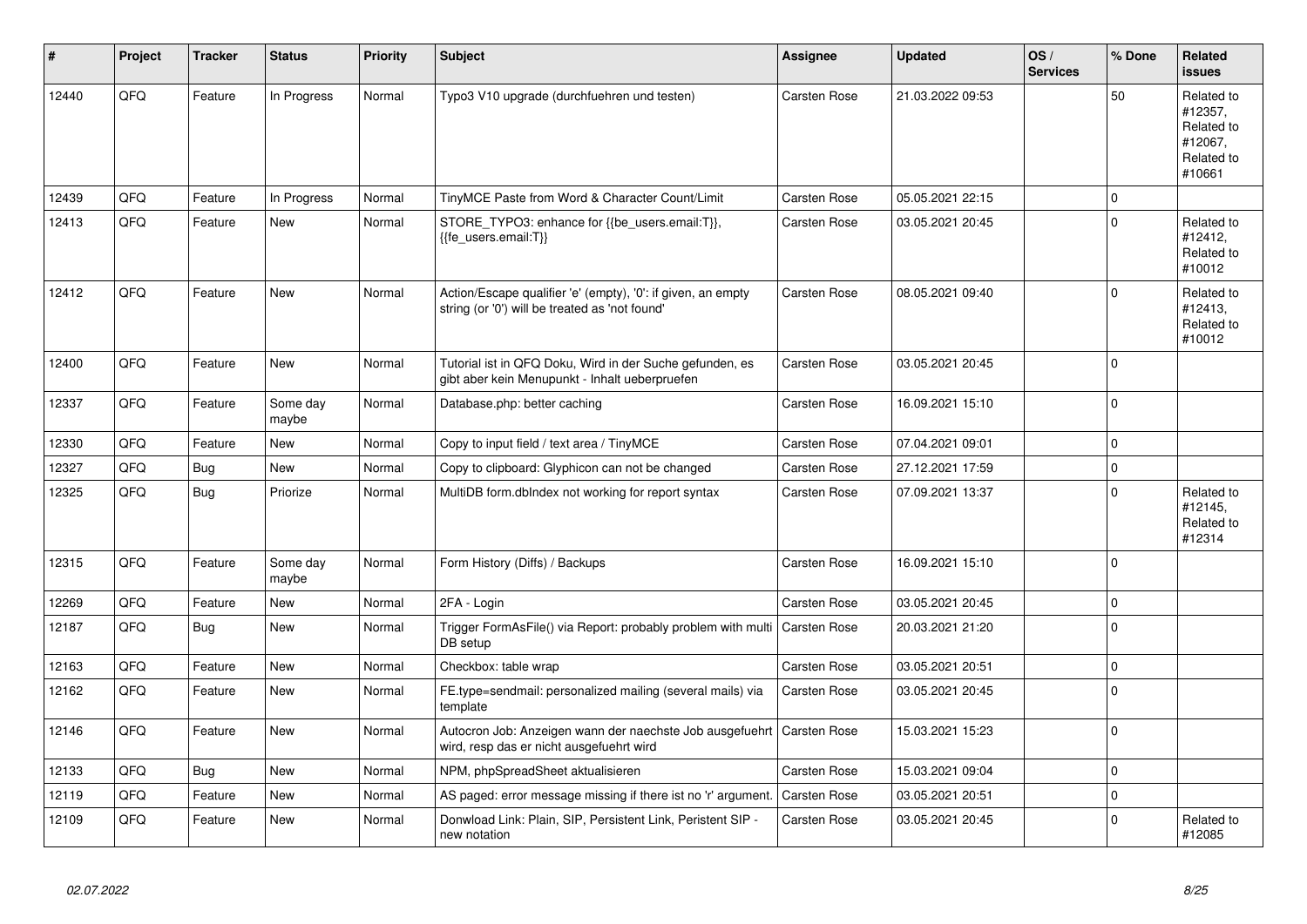| $\sharp$ | Project | <b>Tracker</b> | <b>Status</b> | <b>Priority</b> | <b>Subject</b>                                                                                       | <b>Assignee</b>                                        | <b>Updated</b>   | OS/<br><b>Services</b> | % Done      | Related<br><b>issues</b>                                                                                                       |                      |
|----------|---------|----------------|---------------|-----------------|------------------------------------------------------------------------------------------------------|--------------------------------------------------------|------------------|------------------------|-------------|--------------------------------------------------------------------------------------------------------------------------------|----------------------|
| 12045    | QFQ     | <b>Bug</b>     | New           | Normal          | templateGroup afterSave FE: Aufruf ohne<br>sqlHonorFormElements funktioniert nicht                   | Carsten Rose                                           | 18.02.2021 16:33 |                        | $\mathbf 0$ |                                                                                                                                |                      |
| 12040    | QFQ     | Bug            | New           | Normal          | FE Mode 'hidden' für zwei FEs auf einer Zeile                                                        | Carsten Rose                                           | 18.02.2021 10:13 |                        | 0           |                                                                                                                                |                      |
| 12024    | QFQ     | Feature        | New           | Normal          | Excel Export: text columns by default decode<br>htmlspeciachar()                                     | Carsten Rose                                           | 17.02.2021 23:55 |                        | $\mathbf 0$ | Related to<br>#12022                                                                                                           |                      |
| 12023    | QFQ     | Feature        | New           | Normal          | MySQL Stored Precdure: QDECODESPECIALCHAR()                                                          | Carsten Rose                                           | 16.02.2021 11:16 |                        | $\mathbf 0$ | Related to<br>#12022                                                                                                           |                      |
| 11980    | QFQ     | Feature        | In Progress   | Normal          | protected verzeichnis MUSS geschützt werden                                                          | Carsten Rose                                           | 07.09.2021 13:30 |                        | $\mathbf 0$ |                                                                                                                                |                      |
| 11955    | QFQ     | Feature        | New           | Normal          | subrecord: new title option to set <th> attributes - e.g. to<br/>customize tablesorter options.</th> | attributes - e.g. to<br>customize tablesorter options. | Carsten Rose     | 03.05.2021 20:47       |             | $\mathbf 0$                                                                                                                    | Related to<br>#11775 |
| 11775    | QFQ     | Feature        | New           | Normal          | Subrecord Tooltip pro Feld                                                                           | Carsten Rose                                           | 18.12.2020 15:22 |                        | $\mathbf 0$ | Related to<br>#11955                                                                                                           |                      |
| 11752    | QFQ     | <b>Bug</b>     | New           | Normal          | checkbox renders multiple input elements with same name                                              | Carsten Rose                                           | 17.12.2020 14:58 |                        | $\mathbf 0$ | Related to<br>#11750                                                                                                           |                      |
| 11747    | QFQ     | Feature        | New           | Normal          | Maintenance Page with Redirect                                                                       | Carsten Rose                                           | 03.05.2021 20:47 |                        | $\mathbf 0$ | Related to<br>#11741                                                                                                           |                      |
| 11702    | QFQ     | Feature        | New           | Normal          | HTML Special Char makes no sense for 'allbut' if '&' is<br>forbidden                                 | Carsten Rose                                           | 07.12.2021 16:35 |                        | $\Omega$    | Related to<br>#5112,<br>Related to<br>#14320                                                                                   |                      |
| 11695    | QFQ     | Bug            | New           | Normal          | MultiForm required FE Error                                                                          | Carsten Rose                                           | 04.12.2020 13:34 |                        | 0           |                                                                                                                                |                      |
| 11668    | QFQ     | <b>Bug</b>     | New           | Normal          | Play function.sql - problem with mysql                                                               | Carsten Rose                                           | 03.05.2021 20:48 |                        | $\mathbf 0$ |                                                                                                                                |                      |
| 11667    | QFQ     | <b>Bug</b>     | New           | Normal          | MySQL mariadb-server-10.3: Incorrect datetime value                                                  | Carsten Rose                                           | 03.05.2021 20:48 |                        | $\mathbf 0$ |                                                                                                                                |                      |
| 11523    | QFQ     | Feature        | New           | Normal          | Mit dynamic Update erkennen, ob Upload gemacht wurde                                                 | Carsten Rose                                           | 13.11.2020 15:07 |                        | $\mathbf 0$ | Related to<br>#9533                                                                                                            |                      |
| 11517    | QFQ     | <b>Bug</b>     | In Progress   | Normal          | extraButtonInfo Broken for multiple FormElements                                                     | Carsten Rose                                           | 12.05.2022 13:12 |                        | $\Omega$    | Related to<br>#7890,<br>Related to<br>#3811, Has<br>duplicate<br>#10905, Has<br>duplicate<br>#10553, Has<br>duplicate<br>#6779 |                      |
| 11516    | QFQ     | Feature        | New           | Normal          | Multi Page Form (Previous/Next Buttons)                                                              | Carsten Rose                                           | 16.03.2021 17:52 |                        | 0           |                                                                                                                                |                      |
| 11504    | QFQ     | Feature        | New           | Normal          | Dynamic Update: Button text update for 'Save',' Close' &<br>'Delete'                                 | Carsten Rose                                           | 12.11.2020 23:44 |                        | $\mathbf 0$ |                                                                                                                                |                      |
| 11460    | QFQ     | Feature        | New           | Normal          | Easier creation of changelog: gitchangelog                                                           | Carsten Rose                                           | 12.06.2021 10:20 |                        | $\mathbf 0$ | Related to<br>#13467                                                                                                           |                      |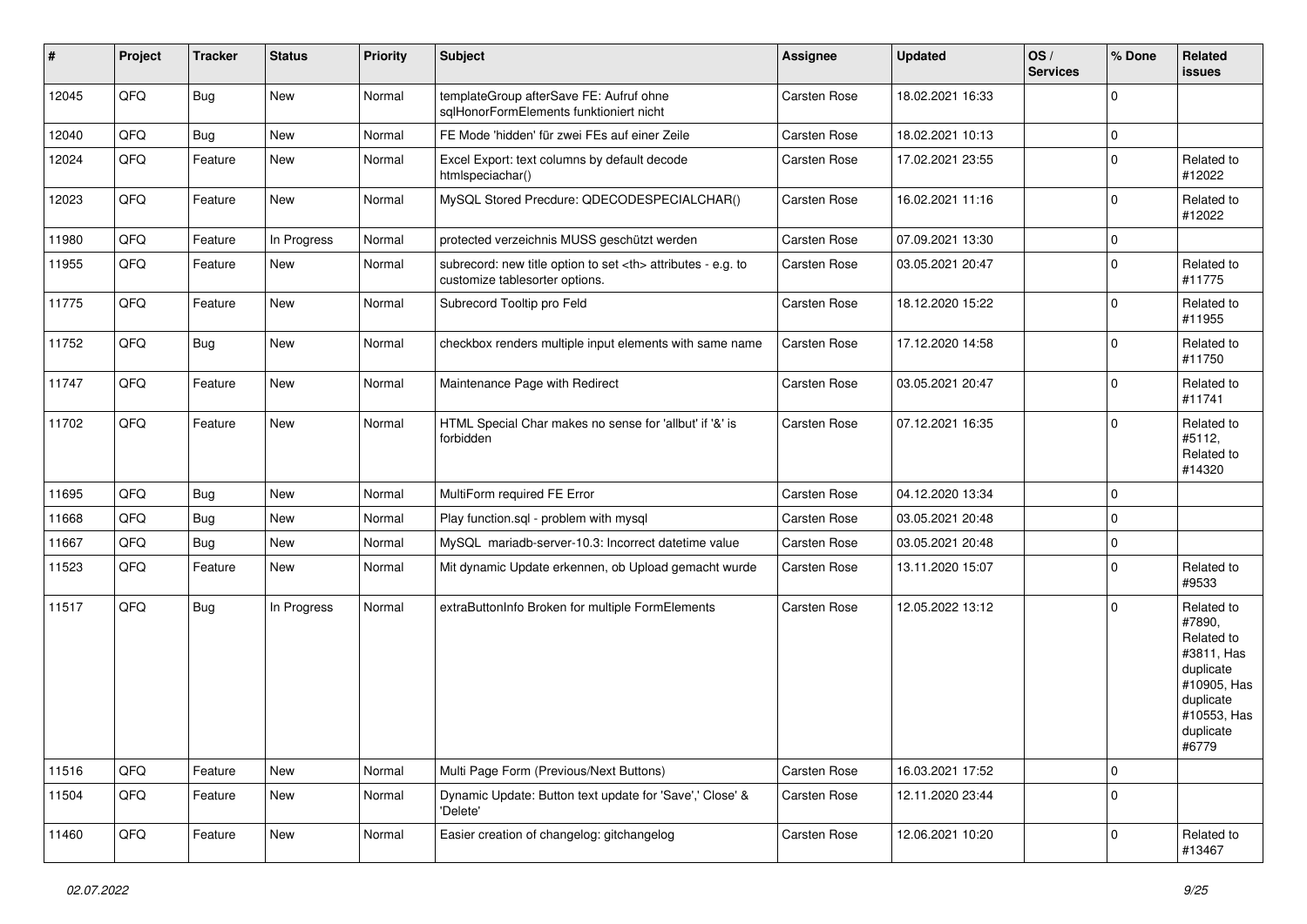| #     | Project        | <b>Tracker</b> | <b>Status</b>     | <b>Priority</b> | <b>Subject</b>                                                                      | <b>Assignee</b> | <b>Updated</b>   | OS/<br><b>Services</b> | % Done    | Related<br>issues                                                    |
|-------|----------------|----------------|-------------------|-----------------|-------------------------------------------------------------------------------------|-----------------|------------------|------------------------|-----------|----------------------------------------------------------------------|
| 11323 | QFQ            | Feature        | Some day<br>maybe | Normal          | Report Frontend Editor Modal + Codemirror                                           | Carsten Rose    | 16.09.2021 15:10 |                        | 0         | Related to<br>#11036                                                 |
| 11322 | QFQ            | Feature        | Some day<br>maybe | Normal          | Form Element JSON - (multiline parameter field)                                     | Carsten Rose    | 16.09.2021 15:10 |                        | 0         |                                                                      |
| 11320 | QFQ            | Feature        | Priorize          | Normal          | Typo3 Version 10 support                                                            | Carsten Rose    | 05.05.2021 22:09 |                        | 0         |                                                                      |
| 11239 | QFQ            | Bug            | New               | Normal          | Radiobutton (plain): horizontales Rendern abhängig vom<br>Datentyp in der Datenbank | Carsten Rose    | 30.09.2020 18:37 |                        | $\Omega$  |                                                                      |
| 11217 | QFQ            | Feature        | Some day<br>maybe | Normal          | <b>Extend Script Functionality</b>                                                  | Carsten Rose    | 16.09.2021 15:10 |                        | 0         |                                                                      |
| 11080 | QFQ            | Feature        | New               | Normal          | Send MQTT messages                                                                  | Carsten Rose    | 29.08.2020 19:49 |                        | 0         |                                                                      |
| 11076 | QFQ            | Feature        | In Progress       | Normal          | SELECT  AS _websocket                                                               | Carsten Rose    | 30.08.2020 17:49 |                        | 0         |                                                                      |
| 11036 | QFQ            | Feature        | Some day<br>maybe | Normal          | inline report editor permissions                                                    | Carsten Rose    | 16.09.2021 15:09 |                        | 0         | Related to<br>#11323                                                 |
| 10996 | QFQ            | Feature        | New               | Normal          | Download video via sip: no seek                                                     | Carsten Rose    | 12.08.2020 14:18 |                        | 0         |                                                                      |
| 10979 | QFQ            | Feature        | New               | Normal          | Ajax Calls an API - dataReport                                                      | Carsten Rose    | 11.05.2022 12:15 |                        | 0         |                                                                      |
| 10976 | QFQ            | Feature        | New               | Normal          | Excel Export Verbesserungen                                                         | Carsten Rose    | 06.08.2020 10:56 |                        | 0         |                                                                      |
| 10937 | QFQ            | <b>Bug</b>     | New               | Normal          | Fehler mit abhängigen Select- Feldern beim Positionieren                            | Carsten Rose    | 12.11.2020 23:45 |                        | 0         |                                                                      |
| 10819 | QFQ            | Feature        | New               | Normal          | Persistent SIP - second try                                                         | Carsten Rose    | 29.06.2020 23:02 |                        | 0         | Related to<br>#6261                                                  |
| 10793 | QFQ            | Feature        | In Progress       | Normal          | <b>Update NPM Packages</b>                                                          | Carsten Rose    | 07.09.2021 13:25 |                        | 30        |                                                                      |
| 10745 | QFQ            | Feature        | Some day<br>maybe | Normal          | Tablesorter Excel Export                                                            | Carsten Rose    | 16.09.2021 15:09 |                        | 0         |                                                                      |
| 10716 | QFQ            | Feature        | Some day<br>maybe | Normal          | Business Logic mit Externen Skripten                                                | Carsten Rose    | 16.09.2021 15:10 |                        | 0         | Related to<br>#10713,<br>Related to<br>#8217                         |
| 10714 | QFQ            | Feature        | New               | Normal          | multi Table Form                                                                    | Carsten Rose    | 16.03.2021 18:44 |                        | 0         |                                                                      |
| 10704 | QFQ            | Bug            | New               | Normal          | wkhtml problem rendering fullCalendar.js / fabric.js >><br>successor: puppeteer     | Carsten Rose    | 12.11.2020 23:45 |                        | $\Omega$  | Related to<br>#5024,<br>Related to<br>#4650,<br>Related to<br>#10/15 |
| 10661 | QFQ            | Bug            | In Progress       | Normal          | Typo3 Warnungen                                                                     | Carsten Rose    | 07.09.2021 13:23 |                        | $\pmb{0}$ | Related to<br>#12440                                                 |
| 10658 | QFQ            | <b>Bug</b>     | New               | Normal          | processReadOnly broken                                                              | Carsten Rose    | 27.05.2020 17:55 |                        | $\pmb{0}$ |                                                                      |
| 10593 | QFQ            | Feature        | New               | Normal          | label2: text behind input element                                                   | Carsten Rose    | 16.05.2020 10:57 |                        | 0         |                                                                      |
| 10588 | $\mathsf{QFQ}$ | Bug            | New               | Normal          | typeahed Tag: Doku anpassen                                                         | Carsten Rose    | 12.11.2020 23:45 |                        | $\pmb{0}$ |                                                                      |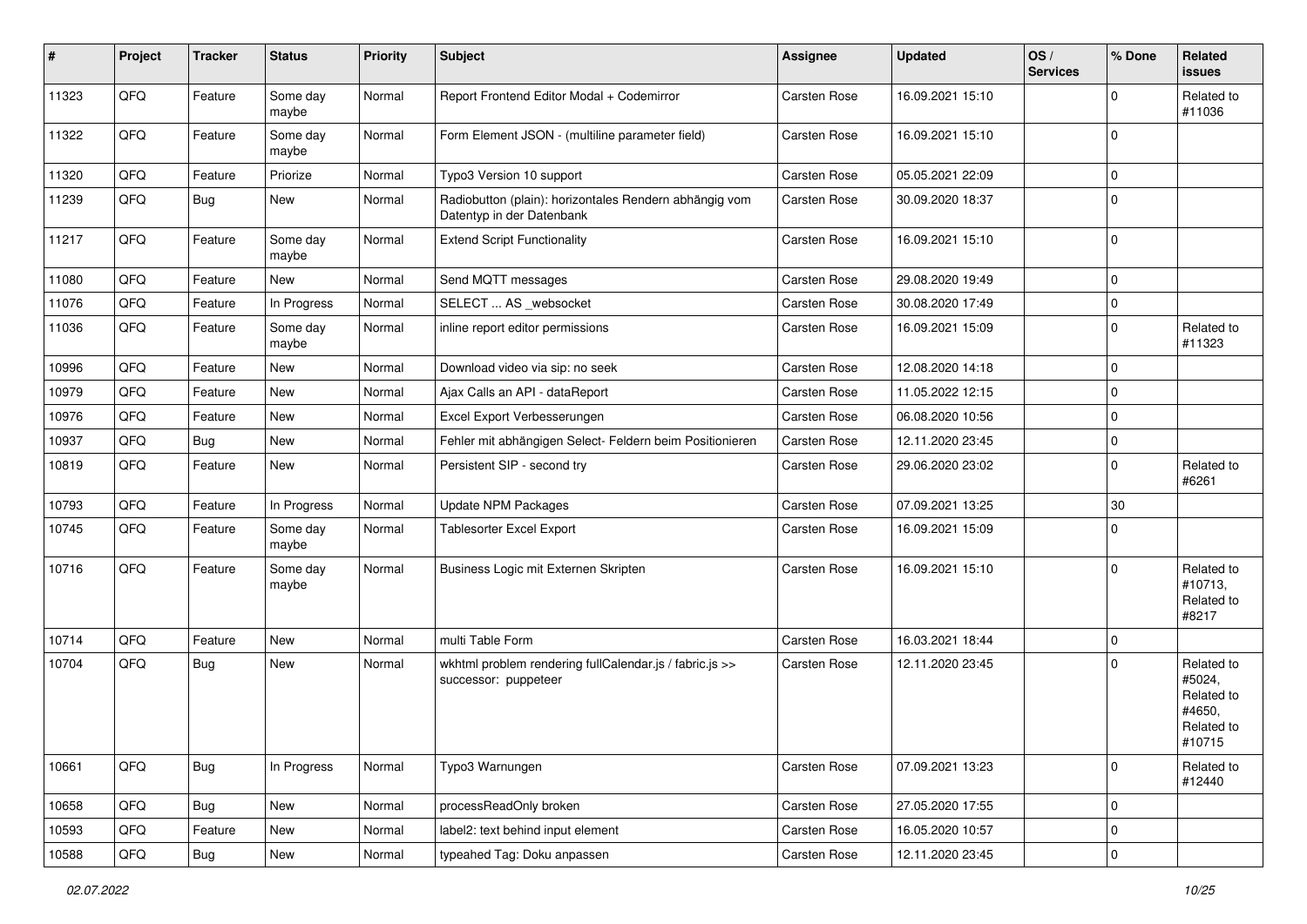| $\vert$ # | Project | <b>Tracker</b> | <b>Status</b>     | <b>Priority</b> | <b>Subject</b>                                                                           | Assignee            | <b>Updated</b>   | OS/<br><b>Services</b> | % Done      | Related<br><b>issues</b>                                               |
|-----------|---------|----------------|-------------------|-----------------|------------------------------------------------------------------------------------------|---------------------|------------------|------------------------|-------------|------------------------------------------------------------------------|
| 10443     | QFQ     | Feature        | In Progress       | Normal          | Konzept_api / _live                                                                      | Carsten Rose        | 07.05.2020 09:39 |                        | $\mathbf 0$ |                                                                        |
| 10322     | QFQ     | Bug            | <b>New</b>        | Normal          | FormElement / Radio: missing column 'enum' >> FE not<br>reported                         | Carsten Rose        | 07.05.2020 09:37 |                        | $\mathbf 0$ |                                                                        |
| 10119     | QFQ     | Feature        | <b>New</b>        | Normal          | Dropdown (selectlist) & Type Ahead: format and catagorize<br>list                        | Carsten Rose        | 07.05.2020 09:36 |                        | $\pmb{0}$   |                                                                        |
| 10116     | QFQ     | Feature        | Some day<br>maybe | Normal          | TypeAhead: Tag - show inside 'input' element                                             | Carsten Rose        | 16.09.2021 15:09 |                        | $\mathbf 0$ |                                                                        |
| 10115     | QFQ     | Feature        | New               | Normal          | TypeAhead: static list                                                                   | Carsten Rose        | 26.02.2020 16:42 |                        | 100         |                                                                        |
| 10095     | QFQ     | Feature        | Some day<br>maybe | Normal          | Generic Gitlab Integration into QFQ                                                      | Carsten Rose        | 16.09.2021 15:10 |                        | $\mathbf 0$ |                                                                        |
| 10082     | QFQ     | <b>Bug</b>     | <b>New</b>        | Normal          | FE.type=SELECT - 'sanatize' Class                                                        | Carsten Rose        | 07.05.2020 09:36 |                        | $\Omega$    | Related to<br>#10081                                                   |
| 10080     | QFQ     | Feature        | New               | Normal          | Popup on 'save' / 'close': configure dialog (answer<br>yes/no/cancle/)                   | Carsten Rose        | 28.03.2021 20:52 |                        | $\mathbf 0$ | Is duplicate<br>of #12262                                              |
| 10015     | QFQ     | Feature        | Priorize          | Normal          | Monospace in Textarea                                                                    | Carsten Rose        | 03.02.2020 13:40 |                        | $\pmb{0}$   |                                                                        |
| 10014     | QFQ     | Feature        | New               | Normal          | Manual.rst: describe behaviour and process order of<br>fillStoreVar, slaveId, sqlBefore, | Carsten Rose        | 01.02.2020 22:31 |                        | $\mathbf 0$ |                                                                        |
| 10013     | QFQ     | Feature        | Some day<br>maybe | Normal          | FE.typ=editor: CodeMirror                                                                | Carsten Rose        | 08.06.2022 10:37 |                        | $\Omega$    | Related to<br>#12611,<br>Related to<br>#12490,<br>Related to<br>#7732  |
| 10012     | QFQ     | Feature        | Priorize          | Normal          | redirectAllMailTo: {{beEmail:T}}                                                         | Carsten Rose        | 08.05.2021 09:54 |                        | $\Omega$    | Related to<br>#12412,<br>Related to<br>#12413,<br>Related to<br>#10011 |
| 10011     | QFQ     | Feature        | Priorize          | Normal          | Offer new STORE TYPO3 Variable 'beUser', 'beEmail'                                       | Carsten Rose        | 08.05.2021 09:51 |                        | $\Omega$    | Related to<br>#10012,<br>Related to<br>#12511                          |
| 10005     | QFQ     | Feature        | Priorize          | Normal          | Report / special column name:  AS _calendar                                              | Carsten Rose        | 03.06.2020 17:28 |                        | $\Omega$    |                                                                        |
| 9983      | QFQ     | Feature        | <b>New</b>        | Normal          | Report Notation: new keyword 'range'                                                     | Carsten Rose        | 01.02.2020 15:55 |                        | $\Omega$    |                                                                        |
| 9975      | QFQ     | <b>Bug</b>     | Priorize          | Normal          | Dropdown Menu: 'r:3' broken                                                              | Carsten Rose        | 01.02.2020 10:13 |                        | $\mathbf 0$ |                                                                        |
| 9968      | QFQ     | Feature        | Priorize          | Normal          | Tooltip in Links for Developer                                                           | Carsten Rose        | 01.02.2020 23:17 |                        | $\mathbf 0$ |                                                                        |
| 9958      | QFQ     | Bug            | Priorize          | Normal          | Broken subrecord query: no error message                                                 | <b>Carsten Rose</b> | 05.02.2021 15:15 |                        | $\mathbf 0$ |                                                                        |
| 9947      | QFQ     | Bug            | Priorize          | Normal          | Unwanted error message if missing 'typeAheadSqlPrefetch'                                 | <b>Carsten Rose</b> | 01.02.2020 10:13 |                        | $\mathbf 0$ |                                                                        |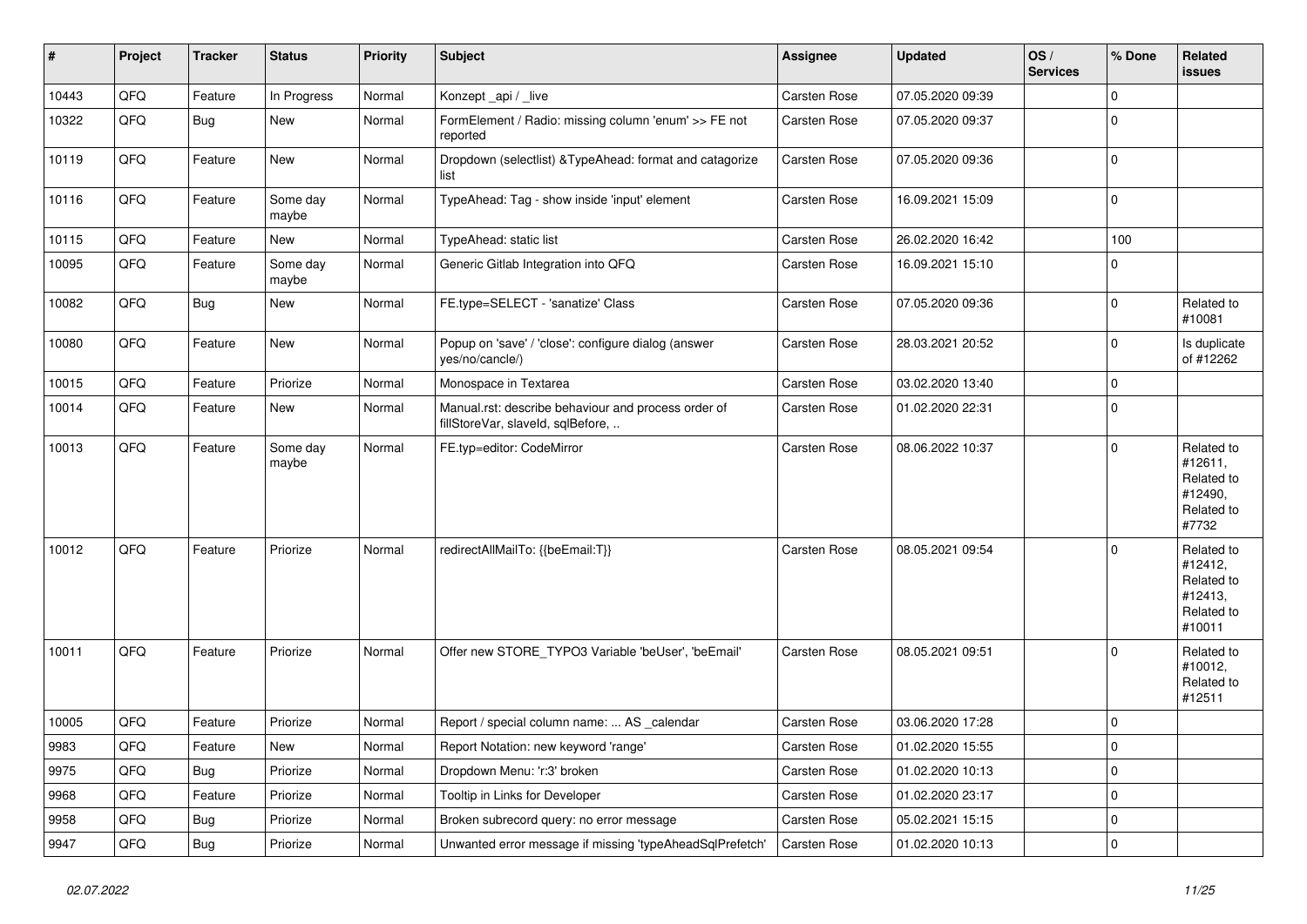| $\vert$ # | Project | <b>Tracker</b> | <b>Status</b>     | <b>Priority</b> | <b>Subject</b>                                                                                                                        | Assignee     | <b>Updated</b>   | OS/<br><b>Services</b> | % Done              | Related<br><b>issues</b>                                                |
|-----------|---------|----------------|-------------------|-----------------|---------------------------------------------------------------------------------------------------------------------------------------|--------------|------------------|------------------------|---------------------|-------------------------------------------------------------------------|
| 9928      | QFQ     | Feature        | Priorize          | Normal          | SpecialColumnName: a) Deprecated: ' AS "_+tag " ', b)<br>New: ' AS "_ <tag1><tag2>"</tag2></tag1>                                     | Carsten Rose | 01.02.2020 23:17 |                        | $\Omega$            | Related to<br>#9929                                                     |
| 9927      | QFQ     | Feature        | New               | Normal          | QFQ Update: a) Update nur machen wenn BE User<br>eingeloggt ist., b) Bei Fehler genaue Meldung welcher<br>Updateschritt Probleme hat. | Carsten Rose | 22.01.2020 12:59 |                        | $\Omega$            |                                                                         |
| 9900      | QFQ     | Feature        | Priorize          | Normal          | Generic API Call: tt-content record >> JSON                                                                                           | Carsten Rose | 01.02.2020 10:13 |                        | $\Omega$            |                                                                         |
| 9862      | QFQ     | <b>Bug</b>     | Priorize          | Normal          | Failed writing to sql mail qfq.log should throw an exception                                                                          | Carsten Rose | 01.02.2020 10:13 |                        | $\Omega$            |                                                                         |
| 9834      | QFQ     | Bug            | Priorize          | Normal          | Input elements with tag 'disabled' are missing on<br>form-submit: server option 'processReadOnly' broken                              | Carsten Rose | 07.12.2021 16:43 |                        | $\mathbf 0$         | Related to<br>#9691,<br>Related to<br>#5305, Has<br>duplicate<br>#12331 |
| 9811      | QFQ     | Feature        | New               | Normal          | Report: tag every n'th row                                                                                                            | Carsten Rose | 01.02.2020 23:22 |                        | $\mathbf 0$         |                                                                         |
| 9783      | QFQ     | Bug            | <b>New</b>        | Normal          | Email with special characters                                                                                                         | Carsten Rose | 01.02.2020 23:22 |                        | $\mathbf 0$         |                                                                         |
| 9781      | QFQ     | Feature        | <b>New</b>        | Normal          | Button: CSS class to make buttons smaller                                                                                             | Carsten Rose | 01.02.2020 23:22 |                        | $\mathbf 0$         |                                                                         |
| 9777      | QFQ     | Feature        | New               | Normal          | Logging QFQ Variables                                                                                                                 | Carsten Rose | 16.12.2019 17:17 |                        | $\mathbf 0$         |                                                                         |
| 9773      | QFQ     | Bug            | New               | Normal          | form.parameter.formModeGlobal=requiredOff                                                                                             | Carsten Rose | 01.02.2020 15:56 |                        | $\mathbf 0$         |                                                                         |
| 9707      | QFQ     | Feature        | <b>New</b>        | Normal          | SIP security: encode pageld and check pageld on decode                                                                                | Carsten Rose | 01.02.2020 23:22 |                        | $\mathbf 0$         |                                                                         |
| 9706      | QFQ     | Feature        | New               | Normal          | Multi File Upload (hidden template group)                                                                                             | Carsten Rose | 01.02.2020 23:22 |                        | $\mathsf 0$         | Related to<br>#7521,<br>Related to<br>#5562,<br>Related to<br>#13330    |
| 9704      | QFQ     | Feature        | Some day<br>maybe | Normal          | Thumbnails Generieren beim Splitten von PDF Files                                                                                     | Carsten Rose | 11.12.2019 16:01 |                        | $\mathbf 0$         |                                                                         |
| 9691      | QFQ     | <b>Bug</b>     | In Progress       | Normal          | Checkbox: dynamic update > readonly                                                                                                   | Carsten Rose | 01.02.2020 23:22 |                        | 50                  | Related to<br>#9834                                                     |
| 9669      | QFQ     | <b>Bug</b>     | Some day<br>maybe | Normal          | Checkbox / Template Group: radio/checkbox visible broken<br>after 'add'                                                               | Carsten Rose | 16.06.2021 13:47 |                        | $\mathbf 0$         | Related to<br>#8091                                                     |
| 9668      | QFQ     | Feature        | Priorize          | Normal          | Form.mode: rename 'hidden' to 'hide'                                                                                                  | Carsten Rose | 05.05.2021 22:14 |                        | $\mathbf 0$         | Related to<br>#6437                                                     |
| 9602      | QFQ     | Feature        | New               | Normal          | Form definition as JSON                                                                                                               | Carsten Rose | 01.02.2020 23:21 |                        | $\Omega$            | Related to<br>#9600                                                     |
| 9579      | QFQ     | Feature        | Some day<br>maybe | Normal          | Multiform with Process Row                                                                                                            | Carsten Rose | 11.12.2019 16:01 |                        | $\Omega$            |                                                                         |
| 9537      | QFQ     | Feature        | New               | Normal          | FormEditor: Edit fieldset in FrontEnd                                                                                                 | Carsten Rose | 01.02.2020 23:22 |                        | $\mathsf{O}\xspace$ |                                                                         |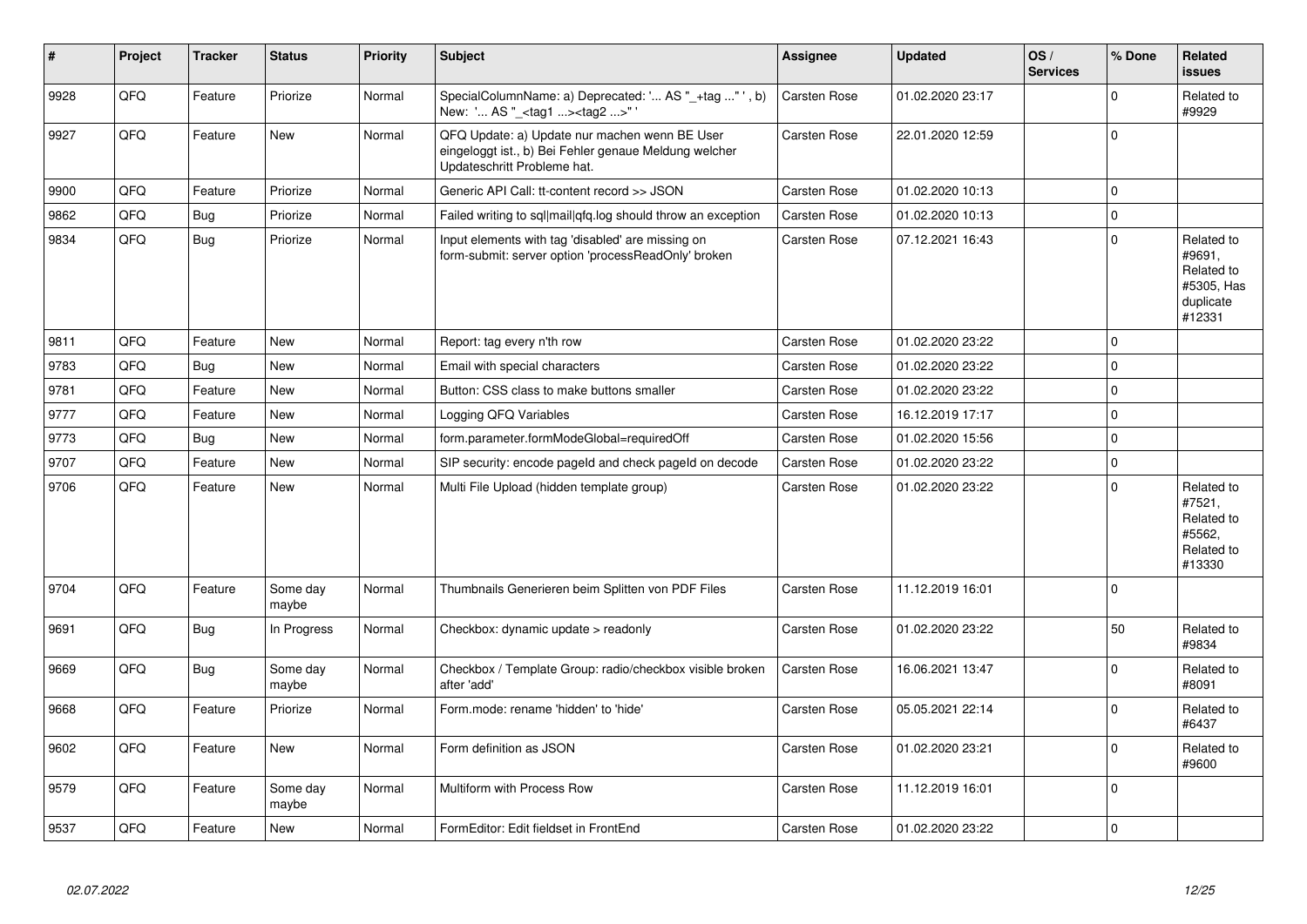| #    | Project | <b>Tracker</b> | <b>Status</b>     | <b>Priority</b> | <b>Subject</b>                                                                                       | <b>Assignee</b>     | <b>Updated</b>   | OS/<br><b>Services</b> | % Done      | Related<br>issues    |
|------|---------|----------------|-------------------|-----------------|------------------------------------------------------------------------------------------------------|---------------------|------------------|------------------------|-------------|----------------------|
| 9533 | QFQ     | Bug            | New               | Normal          | FE.type=upload: Check in 'beforeSave' if upload is given                                             | <b>Carsten Rose</b> | 01.02.2020 23:22 |                        | $\Omega$    | Related to<br>#11523 |
| 9394 | QFQ     | Feature        | Priorize          | Normal          | REST: allow for non numerical ids in get requests                                                    | Carsten Rose        | 05.05.2021 22:10 |                        | $\Omega$    |                      |
| 9352 | QFQ     | Feature        | New               | Normal          | FE 'Native' fire slaveld, sqlAfter, sqlIns                                                           | <b>Carsten Rose</b> | 01.02.2020 23:22 |                        | 0           |                      |
| 9348 | QFQ     | Feature        | New               | Normal          | defaultThumbnailSize: pre render thumbnails                                                          | Carsten Rose        | 12.06.2021 09:05 |                        | $\mathbf 0$ |                      |
| 9346 | QFQ     | Feature        | Priorize          | Normal          | beforeSave: check if an upload is given                                                              | Carsten Rose        | 11.06.2021 21:18 |                        | $\Omega$    |                      |
| 9317 | QFQ     | <b>Bug</b>     | New               | Normal          | FE.type=note: with dynamic show/hidden an empty label<br>causes trouble                              | Carsten Rose        | 01.02.2020 23:22 |                        | $\mathbf 0$ |                      |
| 9281 | QFQ     | Bug            | Some day<br>maybe | Normal          | Allow STRICT_TRANS_TABLES                                                                            | Carsten Rose        | 02.01.2021 18:43 |                        | 0           |                      |
| 9275 | QFQ     | Bug            | New               | Normal          | autcron: t3 page, which takes to long to respond, is not<br>reported properly                        | Carsten Rose        | 01.02.2020 23:22 |                        | 100         |                      |
| 9221 | QFQ     | Feature        | New               | Normal          | typeAhead: Zeichenlimite ausschalten                                                                 | <b>Carsten Rose</b> | 29.06.2022 22:36 |                        | 0           |                      |
| 9208 | QFQ     | Feature        | New               | Normal          | Manage 'recent' records                                                                              | Carsten Rose        | 01.02.2020 23:22 |                        | $\mathbf 0$ |                      |
| 9177 | QFQ     | Bug            | New               | Normal          | Bug? QFQ tries to save an action FE, which has real<br>existing column name                          | Carsten Rose        | 01.02.2020 23:22 |                        | $\Omega$    |                      |
| 9136 | QFQ     | Feature        | New               | Normal          | Create ZIP files with dynamic PDFs                                                                   | Carsten Rose        | 01.02.2020 23:22 |                        | 0           |                      |
| 9129 | QFQ     | Feature        | New               | Normal          | sqlValidate: Message as notification, not as error                                                   | Carsten Rose        | 01.02.2020 23:22 |                        | 0           | Related to<br>#9128  |
| 9128 | QFQ     | Feature        | New               | Normal          | Error Message: not replaced variables- a) replace back to<br>$\langle \{ \cdot, b \rangle$ underline | Carsten Rose        | 01.02.2020 23:22 |                        | $\Omega$    | Related to<br>#9129  |
| 9127 | QFQ     | <b>Bug</b>     | New               | Normal          | Error Message: change 'roll over' color - text not readable                                          | Carsten Rose        | 01.02.2020 23:22 |                        | $\mathbf 0$ |                      |
| 9077 | QFQ     | <b>Bug</b>     | New               | Normal          | typeAheadSql: report broken SQL                                                                      | Carsten Rose        | 29.06.2022 22:35 |                        | $\Omega$    | Related to<br>#4018  |
| 9013 | QFQ     | Bug            | New               | Normal          | Error in Twig template not handled                                                                   | Carsten Rose        | 20.10.2021 13:43 |                        | $\pmb{0}$   |                      |
| 8975 | QFQ     | Feature        | New               | Normal          | Report Notation: 2.0                                                                                 | Carsten Rose        | 01.02.2020 23:22 |                        | 0           | Related to<br>#8963  |
| 8963 | QFQ     | Feature        | Priorize          | Normal          | Setting values in a store: flexible way                                                              | Carsten Rose        | 05.05.2021 22:10 |                        | $\Omega$    | Related to<br>#8975  |
| 8894 | QFQ     | Feature        | Some day<br>maybe | Normal          | Documentation Tags Usable in QFQ Application                                                         | <b>Carsten Rose</b> | 11.12.2019 16:01 |                        | $\mathbf 0$ |                      |
| 8892 | QFQ     | Feature        | Some day<br>maybe | Normal          | Display and Edit SQL Comments in Form Editor                                                         | Carsten Rose        | 11.12.2019 16:01 |                        | $\pmb{0}$   |                      |
| 8806 | QFQ     | Feature        | New               | Normal          | SQL Function nl2br                                                                                   | Carsten Rose        | 01.02.2020 23:22 |                        | 0           |                      |
| 8719 | QFQ     | Feature        | New               | Normal          | extraButtonLock: add support for 0/1                                                                 | Carsten Rose        | 01.02.2020 23:22 |                        | 0           |                      |
| 8702 | QFQ     | Feature        | New               | Normal          | Load Record which is locked: missing user info                                                       | Carsten Rose        | 11.12.2019 16:16 |                        | $\pmb{0}$   | Related to<br>#9789  |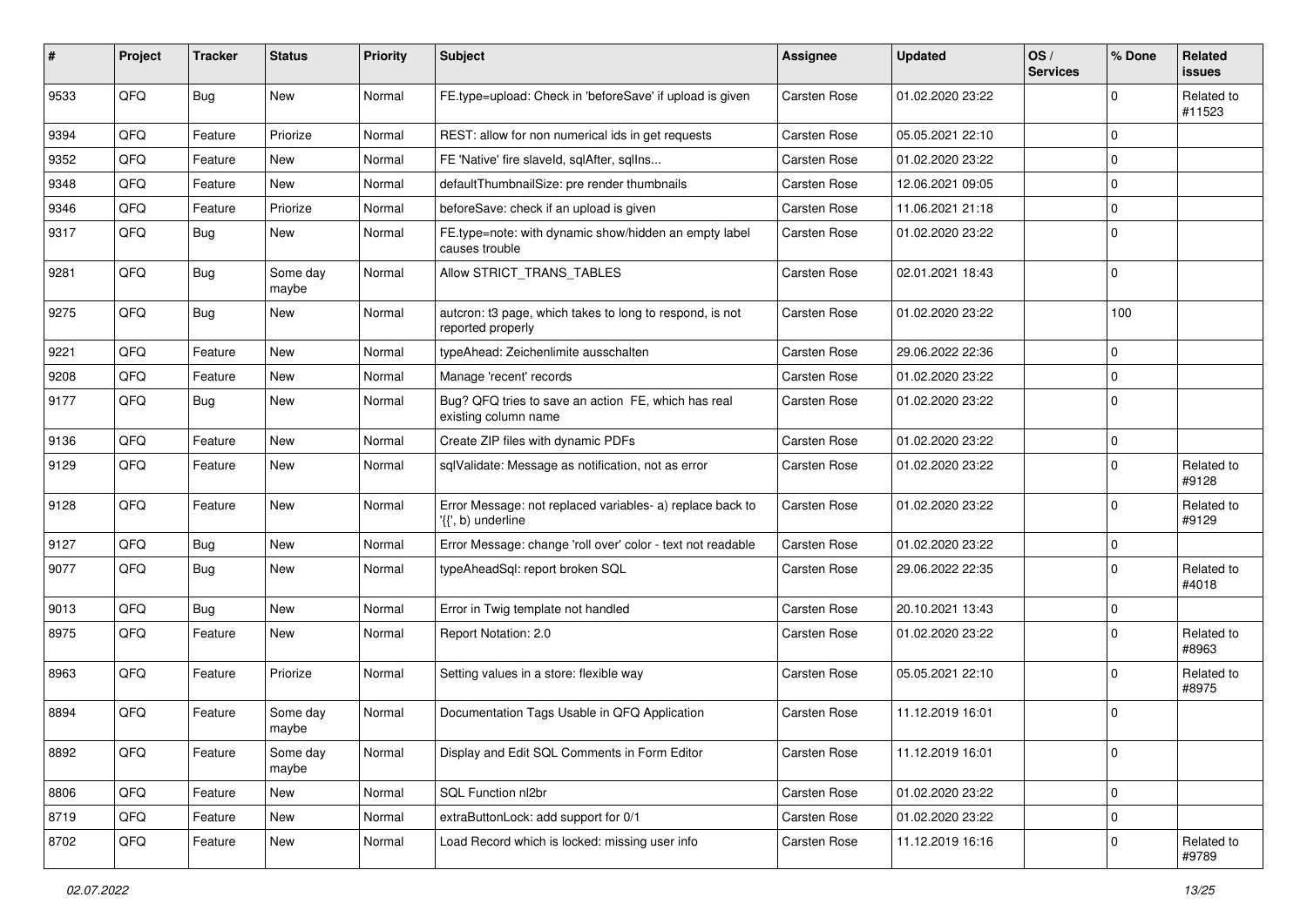| #    | Project | <b>Tracker</b> | <b>Status</b>     | <b>Priority</b> | <b>Subject</b>                                                                                         | Assignee     | <b>Updated</b>   | OS/<br><b>Services</b> | % Done      | <b>Related</b><br><b>issues</b> |
|------|---------|----------------|-------------------|-----------------|--------------------------------------------------------------------------------------------------------|--------------|------------------|------------------------|-------------|---------------------------------|
| 8586 | QFQ     | Feature        | Some day<br>maybe | Normal          | QFQ: Enhance Error message for 'record not found'                                                      | Carsten Rose | 16.09.2021 15:10 |                        | $\Omega$    |                                 |
| 8585 | QFQ     | Feature        | Priorize          | Normal          | Enhance Error message for 'unknown form'                                                               | Carsten Rose | 01.02.2020 10:13 |                        | $\Omega$    |                                 |
| 8584 | QFQ     | Feature        | Priorize          | Normal          | FE 'Action' - never assign to Container (except Template<br>Group)                                     | Carsten Rose | 01.02.2020 10:13 |                        | $\Omega$    |                                 |
| 8520 | QFQ     | Feature        | Some day<br>maybe | Normal          | Bring QFQ to Composer                                                                                  | Carsten Rose | 16.09.2021 15:10 |                        | $\mathbf 0$ |                                 |
| 8336 | QFQ     | Feature        | <b>New</b>        | Normal          | Form > modified > Close New: a) Optional disable popup, b)<br>custom text, c) mode on save: close stay | Carsten Rose | 01.02.2020 23:22 |                        | $\mathbf 0$ | Related to<br>#8335             |
| 8277 | QFQ     | Feature        | Priorize          | Normal          | fe.parameter.default=                                                                                  | Carsten Rose | 01.02.2020 23:17 |                        | $\Omega$    | Related to<br>#8113             |
| 8217 | QFQ     | Feature        | <b>New</b>        | Normal          | if-elseif-else construct                                                                               | Carsten Rose | 16.03.2021 18:41 |                        | $\Omega$    | Related to<br>#10716            |
| 8187 | QFQ     | Feature        | <b>New</b>        | Normal          | Subrecord: enable/hide new button - make new/edit/delete<br>customizeable.                             | Carsten Rose | 06.03.2021 18:44 |                        | $\mathbf 0$ | Related to<br>#11326            |
| 8106 | QFQ     | Bug            | Some day<br>maybe | Normal          | Dynamic Update: Feld kann nicht auf empty zurückgesetzt<br>werden                                      | Carsten Rose | 11.12.2019 16:01 |                        | $\Omega$    |                                 |
| 8101 | QFQ     | Feature        | Some day<br>maybe | Normal          | Password hash: support further hashing methods                                                         | Carsten Rose | 16.09.2021 15:10 |                        | $\Omega$    |                                 |
| 8089 | QFQ     | Feature        | <b>New</b>        | Normal          | Copy/Paste for FormElements                                                                            | Carsten Rose | 01.02.2020 23:22 |                        | $\mathbf 0$ |                                 |
| 8049 | QFQ     | <b>Bug</b>     | <b>New</b>        | Normal          | FE.type=note, column 'value': text moves some pixel to top<br>after save                               | Carsten Rose | 01.02.2020 23:22 |                        | $\Omega$    |                                 |
| 8044 | QFQ     | Feature        | Priorize          | Normal          | Transaction: a) Form, b) Report                                                                        | Carsten Rose | 05.05.2021 22:14 |                        | $\Omega$    | Related to<br>#8043             |
| 8037 | QFQ     | Bug            | Priorize          | Normal          | FE.type=upload (advanced mode): {{slaveld:V}} missing<br>during dynamic update                         | Carsten Rose | 01.02.2020 10:13 |                        | $\Omega$    |                                 |
| 8034 | QFQ     | Feature        | Priorize          | Normal          | FormElement 'data': 22.22.2222 should not be accepted                                                  | Carsten Rose | 01.02.2020 10:13 |                        | $\Omega$    |                                 |
| 7924 | QFQ     | Feature        | <b>New</b>        | Normal          | Radio/Checkbox with Tooltip                                                                            | Carsten Rose | 01.02.2020 23:22 |                        | $\Omega$    |                                 |
| 7920 | QFQ     | Feature        | New               | Normal          | FE: Syntax Highlight, Zeinlenumbruch                                                                   | Carsten Rose | 01.02.2020 10:03 |                        | $\mathbf 0$ |                                 |
| 7890 | QFQ     | <b>Bug</b>     | <b>New</b>        | Normal          | FormElement 'required': extraButtonInfo not aligned                                                    | Carsten Rose | 11.06.2021 21:17 |                        | $\Omega$    | Related to<br>#11517            |
| 7812 | QFQ     | Feature        | <b>New</b>        | Normal          | FE 'Subrecord' - new option 'subrecordShowFilter',<br>'subrecordPaging'                                | Carsten Rose | 01.02.2020 23:22 |                        | $\Omega$    |                                 |
| 7795 | QFQ     | Bug            | <b>New</b>        | Normal          | Readonly Form: Typeahead-Felder                                                                        | Carsten Rose | 01.02.2020 23:22 |                        | $\mathbf 0$ | Related to<br>#10640            |
| 7685 | QFQ     | Bug            | <b>New</b>        | Normal          | Open FormElement from QFQ error message and save<br>modified record: error about missing {{formId:F}}  | Carsten Rose | 01.02.2020 23:22 |                        | $\Omega$    |                                 |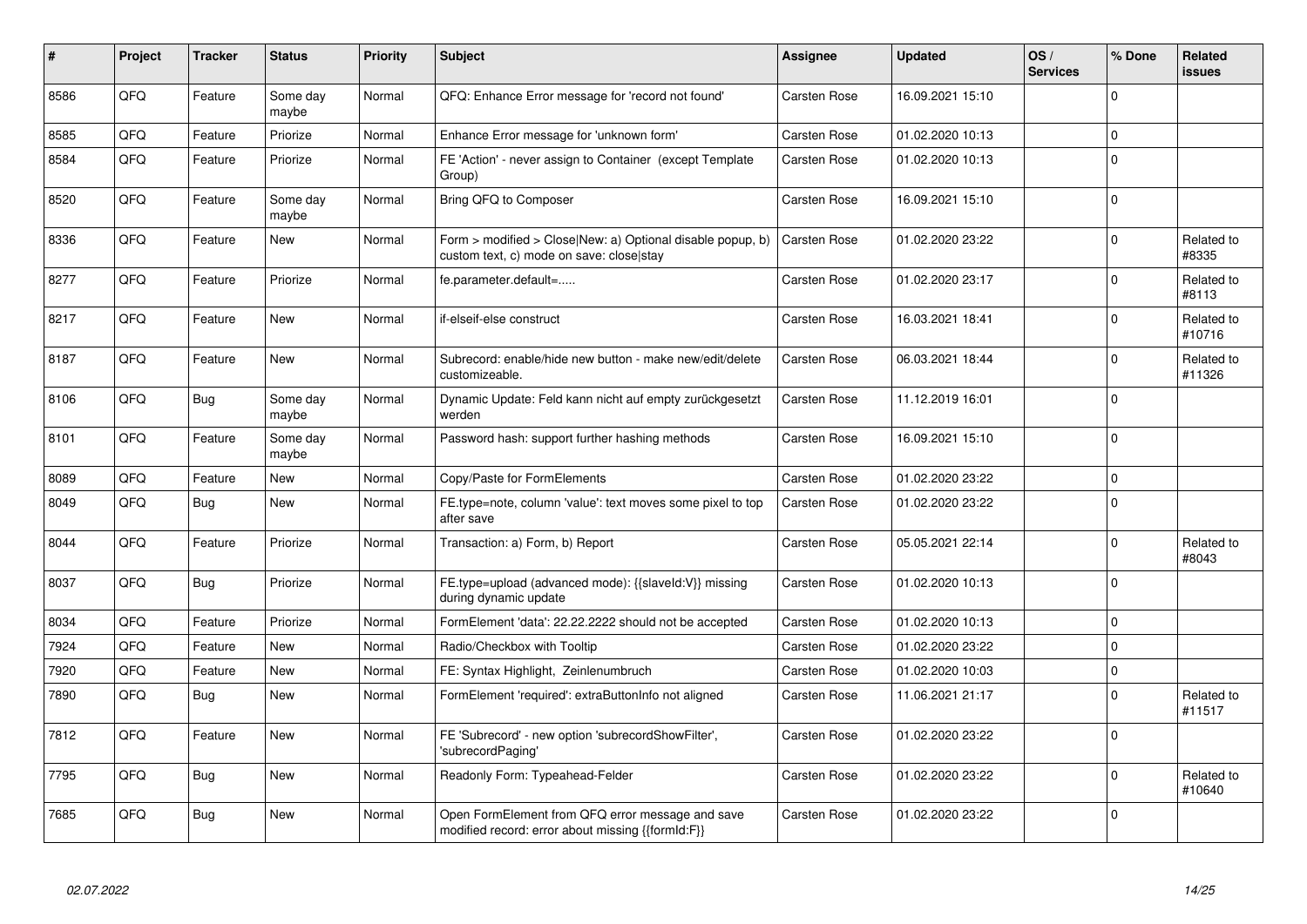| #    | Project | <b>Tracker</b> | <b>Status</b>     | <b>Priority</b> | <b>Subject</b>                                                                            | <b>Assignee</b>     | <b>Updated</b>   | OS/<br><b>Services</b> | % Done      | Related<br><b>issues</b> |
|------|---------|----------------|-------------------|-----------------|-------------------------------------------------------------------------------------------|---------------------|------------------|------------------------|-------------|--------------------------|
| 7683 | QFQ     | Feature        | New               | Normal          | Special column names in '{{ SELECT  AS _link }}' should<br>be detected                    | <b>Carsten Rose</b> | 01.02.2020 23:21 |                        | $\Omega$    |                          |
| 7681 | QFQ     | Feature        | <b>New</b>        | Normal          | Optional switch off 'check for modified record'                                           | Carsten Rose        | 01.02.2020 23:21 |                        | $\mathbf 0$ |                          |
| 7660 | QFQ     | Feature        | New               | Normal          | IMAP: import mails to DB, move / delete mails                                             | Carsten Rose        | 01.02.2020 09:52 |                        | $\mathbf 0$ |                          |
| 7656 | QFQ     | <b>Bug</b>     | Priorize          | Normal          | FE with required, 'pattern' and 'extraButtonLock': always<br>complain about missing value | Carsten Rose        | 01.02.2020 10:13 |                        | $\mathbf 0$ |                          |
| 7630 | QFQ     | Feature        | Priorize          | Normal          | detailed error message for simple upload                                                  | Carsten Rose        | 01.02.2020 10:13 |                        | $\pmb{0}$   |                          |
| 7616 | QFQ     | <b>Bug</b>     | Priorize          | Normal          | Selectlist with Enum & Dynamic Update                                                     | Carsten Rose        | 01.02.2020 10:13 |                        | $\mathbf 0$ |                          |
| 7574 | QFQ     | Bug            | New               | Normal          | Substitute error: form element not reported / dont parse<br>Form.note                     | Carsten Rose        | 01.02.2020 23:21 |                        | $\mathbf 0$ |                          |
| 7547 | QFQ     | <b>Bug</b>     | <b>New</b>        | Normal          | Error Message in afterSave: wrong parameter column<br>reported                            | Carsten Rose        | 01.02.2020 23:22 |                        | $\mathbf 0$ |                          |
| 7524 | QFQ     | <b>Bug</b>     | <b>New</b>        | Normal          | QFQ throws a 'General Error' if 'fileadmin/protected/log/' is<br>not writeable            | Carsten Rose        | 01.02.2020 23:22 |                        | $\mathbf 0$ |                          |
| 7522 | QFQ     | Feature        | Priorize          | Normal          | Inserting default index.html to folder (Avoid Apache<br>Indexing)                         | Carsten Rose        | 01.02.2020 10:13 |                        | $\mathbf 0$ |                          |
| 7521 | QFQ     | Feature        | New               | Normal          | TemplateGroup: fe.type=upload                                                             | Carsten Rose        | 01.02.2020 23:21 |                        | $\mathbf 0$ | Related to<br>#9706      |
| 7520 | QFQ     | Feature        | New               | Normal          | QR Code:  AS _qr ( AS _link)                                                              | <b>Carsten Rose</b> | 01.02.2020 23:22 |                        | $\mathbf 0$ |                          |
| 7519 | QFQ     | Feature        | <b>New</b>        | Normal          | Select: Multi                                                                             | Carsten Rose        | 01.02.2020 23:22 |                        | $\mathbf 0$ |                          |
| 7513 | QFQ     | <b>Bug</b>     | New               | Normal          | Radios not correct aligned                                                                | <b>Carsten Rose</b> | 01.02.2020 23:22 |                        | $\mathbf 0$ |                          |
| 7512 | QFQ     | <b>Bug</b>     | <b>New</b>        | Normal          | FE: inputType=number >> 'pattern' is not respected                                        | Carsten Rose        | 01.02.2020 23:22 |                        | $\mathbf 0$ |                          |
| 7481 | QFQ     | Feature        | New               | Normal          | Detect 'BaseUrl' automatically                                                            | <b>Carsten Rose</b> | 01.02.2020 23:21 |                        | $\mathbf 0$ |                          |
| 7480 | QFQ     | Feature        | <b>New</b>        | Normal          | Record History (Undo / Redo)                                                              | Carsten Rose        | 11.12.2019 16:16 |                        | $\Omega$    | Related to<br>#2361      |
| 7453 | QFQ     | Feature        | Some day<br>maybe | Normal          | import / export forms QFQ                                                                 | Carsten Rose        | 16.09.2021 15:10 |                        | $\mathbf 0$ |                          |
| 7452 | QFQ     | Feature        | Some day<br>maybe | Normal          | automate deployment new QFQ version                                                       | Carsten Rose        | 16.09.2021 15:10 |                        | $\mathbf 0$ |                          |
| 7342 | QFQ     | Feature        | <b>New</b>        | Normal          | add content = hide this                                                                   | <b>Carsten Rose</b> | 01.02.2020 23:21 |                        | $\pmb{0}$   |                          |
| 7336 | QFQ     | Feature        | Some day<br>maybe | Normal          | PDF Upload: disallow PDFs with specific Meta information                                  | Carsten Rose        | 11.12.2019 16:01 |                        | $\mathbf 0$ |                          |
| 7290 | QFQ     | Feature        | Priorize          | Normal          | FormEditor: title as textarea if LEN(title)>60                                            | <b>Carsten Rose</b> | 01.02.2020 10:13 |                        | $\mathbf 0$ | Blocked by<br>#7682      |
| 7280 | QFQ     | Feature        | New               | Normal          | recently used table                                                                       | <b>Carsten Rose</b> | 01.02.2020 23:21 |                        | $\mathbf 0$ |                          |
| 7261 | QFQ     | <b>Bug</b>     | New               | Normal          | Report pathFilename for user without path, only the filename                              | <b>Carsten Rose</b> | 01.02.2020 23:21 |                        | $\mathbf 0$ |                          |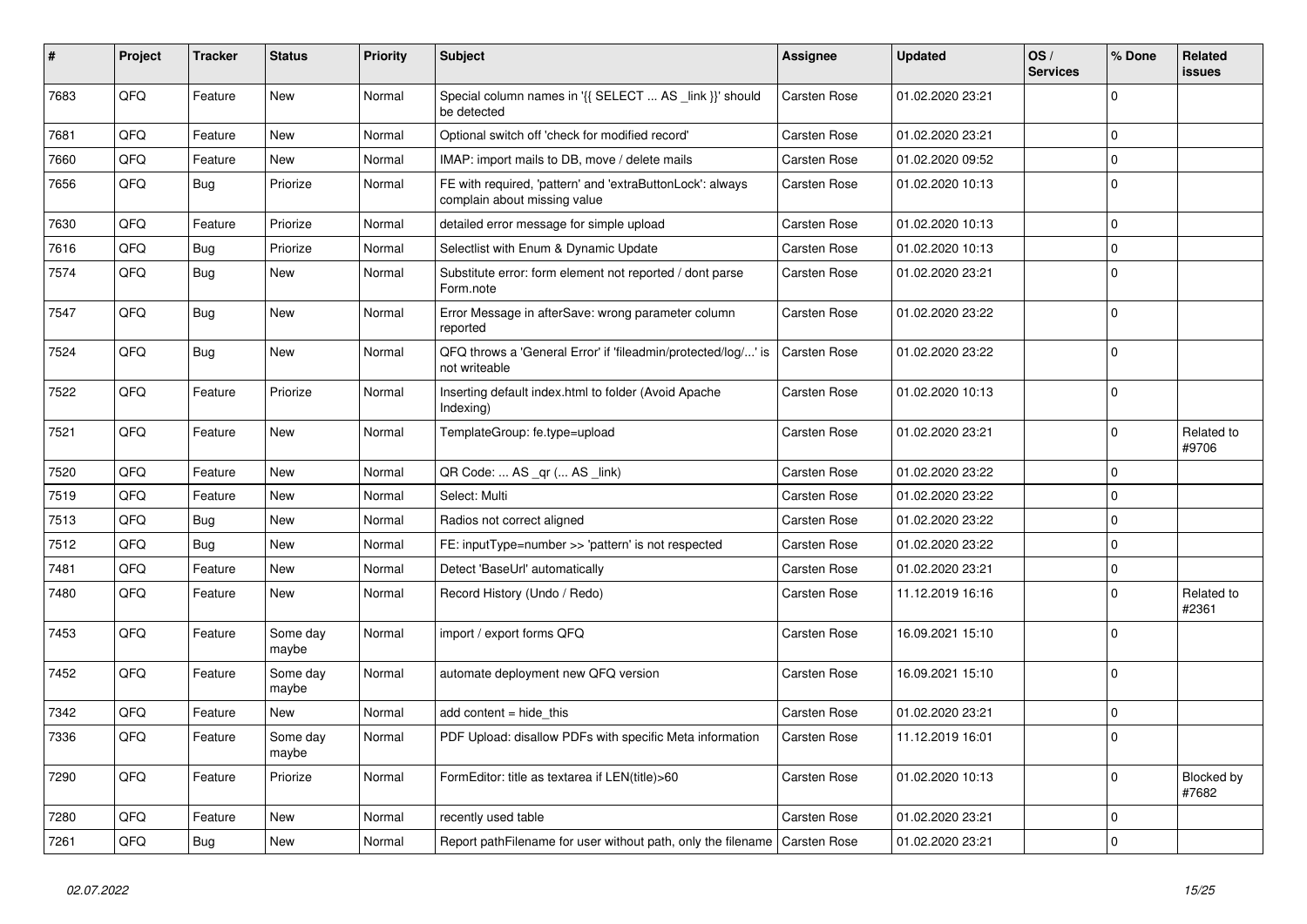| $\pmb{\#}$ | Project | <b>Tracker</b> | <b>Status</b>     | <b>Priority</b> | <b>Subject</b>                                                                                                             | Assignee            | <b>Updated</b>   | OS/<br><b>Services</b> | % Done      | Related<br>issues      |
|------------|---------|----------------|-------------------|-----------------|----------------------------------------------------------------------------------------------------------------------------|---------------------|------------------|------------------------|-------------|------------------------|
| 7239       | QFQ     | Feature        | <b>New</b>        | Normal          | TinyMCE: html tag whitelist                                                                                                | Carsten Rose        | 01.02.2020 23:21 |                        | $\Omega$    | Related to<br>#14320   |
| 7219       | QFQ     | <b>Bug</b>     | New               | Normal          | typeSheadSql / typeAheadSqlPrefetch: change to curly<br>braces                                                             | Carsten Rose        | 01.02.2020 23:21 |                        | $\Omega$    |                        |
| 7217       | QFQ     | Feature        | Priorize          | Normal          | Download: notice User if ` sip=?` is missing                                                                               | Carsten Rose        | 01.02.2020 10:13 |                        | 0           |                        |
| 7175       | QFQ     | Feature        | <b>New</b>        | Normal          | Upload: md5 hash as filename                                                                                               | Carsten Rose        | 01.02.2020 23:21 |                        | $\Omega$    |                        |
| 7119       | QFQ     | Feature        | New               | Normal          | Upload: scaleDownWidth, scaleDownHeight                                                                                    | Carsten Rose        | 01.02.2020 23:21 |                        | 0           |                        |
| 7109       | QFQ     | Feature        | New               | Normal          | Dynamic Updates: row/element hide                                                                                          | Carsten Rose        | 01.02.2020 23:22 |                        | $\mathbf 0$ | Has duplicate<br>#4081 |
| 7107       | QFQ     | Feature        | Some day<br>maybe | Normal          | Showcase Registration Tool: Anmeldung / Administration :<br>Liste Anmeldungen / Emaileinaldung                             | Carsten Rose        | 11.12.2019 16:01 |                        | $\Omega$    |                        |
| 7102       | QFQ     | Feature        | New               | Normal          | Comment sign in report: '#' and '--'                                                                                       | Carsten Rose        | 01.02.2020 23:21 |                        | $\Omega$    |                        |
| 7099       | QFQ     | Feature        | New               | Normal          | Redesign FormEditor                                                                                                        | Carsten Rose        | 01.02.2020 23:21 |                        | 0           |                        |
| 7014       | QFQ     | Bug            | New               | Normal          | Sending invalid emails succeeds when<br>debug.redirectAllMailTo is set                                                     | Carsten Rose        | 01.02.2020 23:21 |                        | 0           |                        |
| 7002       | QFQ     | <b>Bug</b>     | New               | Normal          | Dynamic Update: row does not disappear / appear                                                                            | Carsten Rose        | 01.02.2020 23:22 |                        | 0           |                        |
| 6998       | QFQ     | Feature        | Priorize          | Normal          | Form: with debug=on show column information as tooltip of<br>column label                                                  | Carsten Rose        | 01.02.2020 10:13 |                        | 0           |                        |
| 6912       | QFQ     | <b>Bug</b>     | New               | Normal          | error Message Var 'deadline' already set in SIP - in Form<br>with FE.value={{deadline:R:::{{deadlinePeriod:Y}}}}           | Carsten Rose        | 01.02.2020 23:21 |                        | $\Omega$    |                        |
| 6855       | QFQ     | Feature        | <b>New</b>        | Normal          | With {{feUser:U}}!={{feUser:T}}: Save / Delete: only possible<br>with {{feUserSave:U}}='yes' and '{{feUserDelete:U}}='yes' | <b>Carsten Rose</b> | 01.02.2020 23:21 |                        | $\Omega$    |                        |
| 6765       | QFQ     | Feature        | New               | Normal          | Moeglichkeit via QFQ eigene Logs zu schreiben                                                                              | Carsten Rose        | 01.02.2020 23:21 |                        | 0           |                        |
| 6723       | QFQ     | Feature        | <b>New</b>        | Normal          | Report QFQ Installation and Version                                                                                        | Carsten Rose        | 12.06.2021 09:07 |                        | $\Omega$    |                        |
| 6715       | QFQ     | Feature        | Some day<br>maybe | Normal          | Code-Refactoring: dbArray vereinheitlichen                                                                                 | <b>Carsten Rose</b> | 11.12.2019 16:02 |                        | $\Omega$    |                        |
| 6677       | QFQ     | <b>Bug</b>     | <b>New</b>        | Normal          | Error message FE Action Element: no/wrong FE reference<br>who cause the problem.                                           | Carsten Rose        | 01.02.2020 23:21 |                        | $\Omega$    |                        |
| 6609       | QFQ     | Feature        | <b>New</b>        | Normal          | Formlet: JSON API erweitern                                                                                                | Carsten Rose        | 01.02.2020 23:21 |                        | 50          |                        |
| 6602       | QFQ     | Feature        | <b>New</b>        | Normal          | Formlet: in Report auf Mausklick ein mini-form oeffnen                                                                     | <b>Carsten Rose</b> | 11.12.2019 16:16 |                        | 0           |                        |
| 6594       | QFQ     | Feature        | New               | Normal          | Excel: on download, check if there is a valid sip                                                                          | Carsten Rose        | 01.02.2020 23:21 |                        | 0           |                        |
| 6574       | QFQ     | Bug            | Priorize          | Normal          | gfg.log: Fehlermeldung wurde angezeigt, aber nicht geloggt                                                                 | Carsten Rose        | 01.02.2020 10:13 |                        | 0           |                        |
| 6483       | QFQ     | <b>Bug</b>     | <b>New</b>        | Normal          | R Store funktioniert nicht bei 'Report Notation' im FE                                                                     | Carsten Rose        | 01.02.2020 23:21 |                        | 0           |                        |
| 6462       | QFQ     | Bug            | New               | Normal          | File Upload: Nutzlose Fehlermeldung wenn Datei zu gross                                                                    | <b>Carsten Rose</b> | 01.02.2020 23:21 |                        | $\mathbf 0$ | Related to<br>#6139    |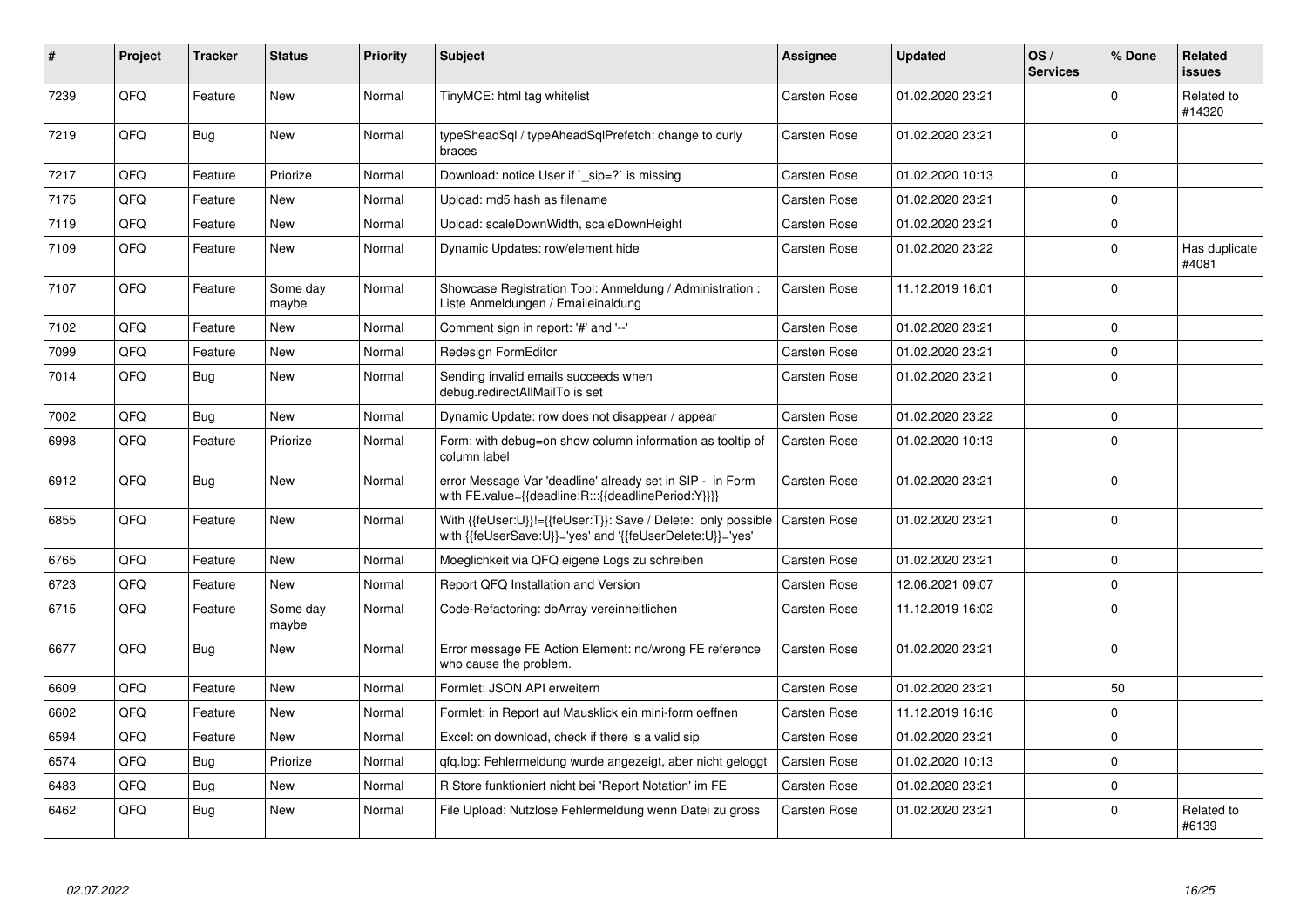| #    | Project | <b>Tracker</b> | <b>Status</b>     | <b>Priority</b> | <b>Subject</b>                                                                                        | <b>Assignee</b>     | <b>Updated</b>   | OS/<br><b>Services</b> | % Done      | Related<br>issues                           |
|------|---------|----------------|-------------------|-----------------|-------------------------------------------------------------------------------------------------------|---------------------|------------------|------------------------|-------------|---------------------------------------------|
| 6437 | QFQ     | Feature        | New               | Normal          | Neuer Mode Button bei FormElementen                                                                   | <b>Carsten Rose</b> | 01.02.2020 23:21 |                        | $\Omega$    | Related to<br>#9668.<br>Blocked by<br>#9678 |
| 6292 | QFQ     | Feature        | New               | Normal          | Download: File speichern mit Hash aber original Filename in<br>der Datenbank vermerken fuer Downloads | <b>Carsten Rose</b> | 01.02.2020 23:21 |                        | $\Omega$    |                                             |
| 6289 | QFQ     | Feature        | New               | Normal          | Form: Log                                                                                             | <b>Carsten Rose</b> | 01.02.2020 23:21 |                        | $\mathbf 0$ |                                             |
| 6261 | QFQ     | Feature        | New               | Normal          | Persistent SIP                                                                                        | Carsten Rose        | 12.06.2021 09:07 |                        | $\mathbf 0$ | Related to<br>#10819                        |
| 6250 | QFQ     | Feature        | In Progress       | Normal          | Enhance layout: a) Subrecord, b) Subrecord-Title                                                      | Carsten Rose        | 01.02.2020 23:22 |                        | $\mathbf 0$ | Related to<br>#5391                         |
| 5991 | QFQ     | Bug            | Some day<br>maybe | Normal          | URLs with ' ' or long parameter are problematic                                                       | Carsten Rose        | 01.02.2020 23:19 |                        | $\Omega$    |                                             |
| 5983 | QFQ     | Feature        | Some day<br>maybe | Normal          | Form Submit (save & update): normalize date/-time FE                                                  | <b>Carsten Rose</b> | 01.02.2020 23:19 |                        | $\Omega$    |                                             |
| 5942 | QFQ     | Feature        | Priorize          | Normal          | 'L' and 'type': append to links, generate via '_link' by using<br>'u:' .                              | Carsten Rose        | 01.02.2020 10:13 |                        | $\mathbf 0$ |                                             |
| 5894 | QFQ     | Feature        | Feedback          | Normal          | Typeahead in Report: show/hide rows dynamically                                                       | Carsten Rose        | 18.02.2022 08:50 |                        | $\Omega$    | Related to<br>#5893.<br>Related to<br>#5885 |
| 5852 | QFQ     | Feature        | Some day<br>maybe | Normal          | Logging: mail.log / sql.log - im FE anzeigen und via AJAX<br>aktualisieren                            | <b>Carsten Rose</b> | 01.02.2020 23:19 |                        | $\mathbf 0$ | Related to<br>#5885                         |
| 5782 | QFQ     | Feature        | New               | Normal          | NextCloud API                                                                                         | <b>Carsten Rose</b> | 01.02.2020 10:02 |                        | $\mathbf 0$ |                                             |
| 5768 | QFQ     | Bug            | Some day<br>maybe | Normal          | '{{pageLanguage:T}}' missing if QFQ is called via api                                                 | Carsten Rose        | 01.02.2020 23:19 |                        | $\Omega$    |                                             |
| 5706 | QFQ     | <b>Bug</b>     | Some day<br>maybe | Normal          | upload: fileDestination needs to be sanatized                                                         | Carsten Rose        | 01.02.2020 23:19 |                        | $\mathbf 0$ |                                             |
| 5695 | QFQ     | Feature        | In Progress       | Normal          | Multiform                                                                                             | <b>Carsten Rose</b> | 02.01.2021 18:38 |                        | $\mathbf 0$ |                                             |
| 5665 | QFQ     | Feature        | Some day<br>maybe | Normal          | Versuch das '{{!' nicht mehr noetig ist.                                                              | Carsten Rose        | 01.02.2020 23:20 |                        | $\Omega$    | Related to<br>#7432,<br>Related to<br>#7434 |
| 5579 | QFQ     | Feature        | Some day<br>maybe | Normal          | Enhance Doc / Presentation: variable type 'link column type'   Carsten Rose                           |                     | 01.02.2020 23:19 |                        | 0           |                                             |
| 5576 | QFQ     | <b>Bug</b>     | New               | Normal          | Using MySQL 'DROP' requires privilege - wich is not really<br>necessary.                              | Carsten Rose        | 01.02.2020 23:21 |                        | $\mathbf 0$ |                                             |
| 5559 | QFQ     | Bug            | New               | Normal          | FE.type = Upload: 'accept' might contain variables                                                    | Carsten Rose        | 11.05.2020 21:23 |                        | 0           |                                             |
| 5557 | QFQ     | Bug            | Some day<br>maybe | Normal          | Form load: STORE_RECORD filled, but should be empty                                                   | Carsten Rose        | 01.02.2020 23:19 |                        | $\mathbf 0$ |                                             |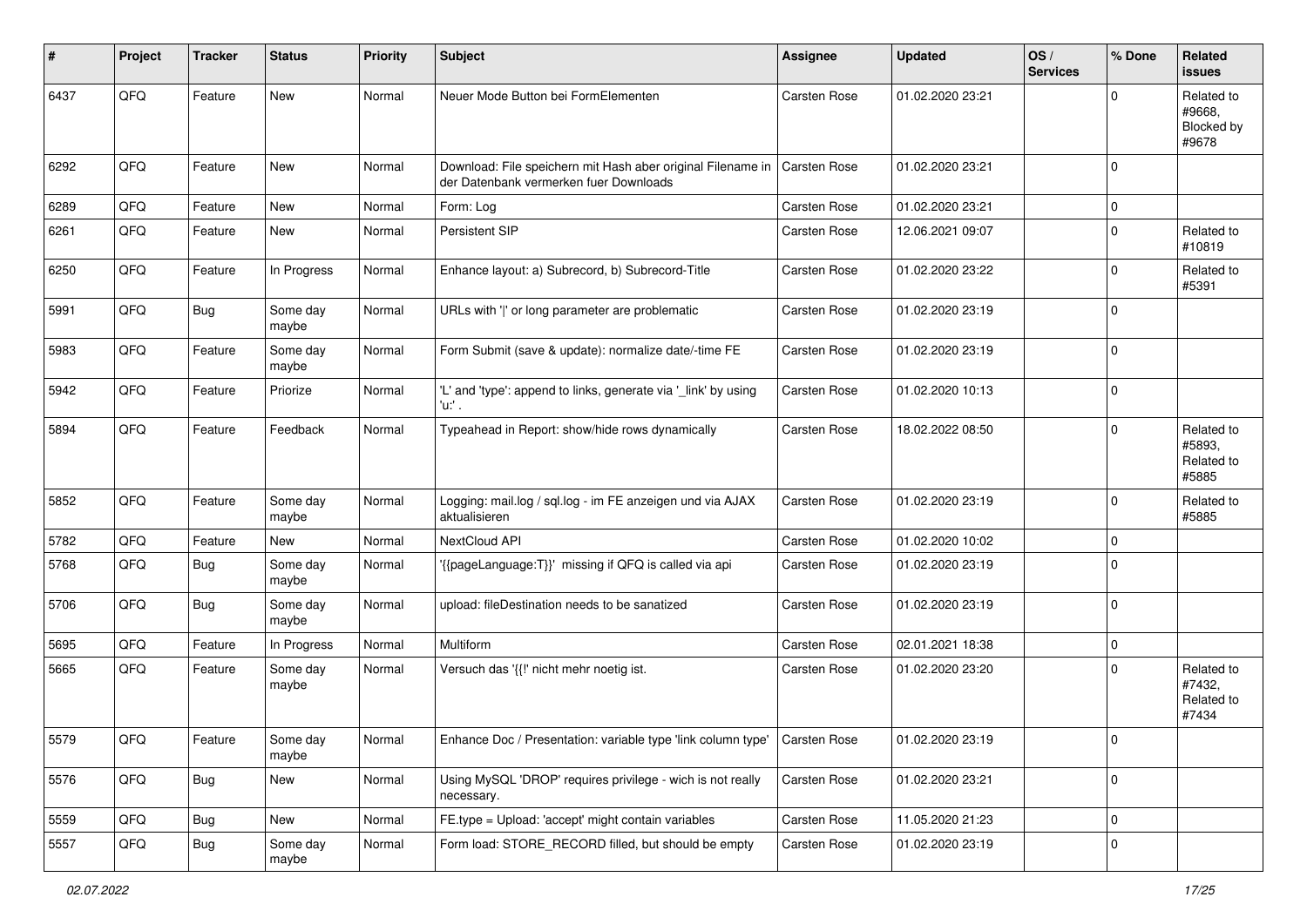| ∦    | Project        | <b>Tracker</b> | <b>Status</b>     | <b>Priority</b> | <b>Subject</b>                                                                                                       | <b>Assignee</b>     | <b>Updated</b>   | OS/<br><b>Services</b> | % Done      | Related<br><b>issues</b>                       |
|------|----------------|----------------|-------------------|-----------------|----------------------------------------------------------------------------------------------------------------------|---------------------|------------------|------------------------|-------------|------------------------------------------------|
| 5548 | QFQ            | Feature        | Some day<br>maybe | Normal          | 801 Textfiles/Scriptfiles als Thumbnail                                                                              | Carsten Rose        | 07.03.2022 16:26 |                        | $\Omega$    |                                                |
| 5480 | QFQ            | Feature        | Some day<br>maybe | Normal          | QFQ: Dokumentation mit Screenshots versehen                                                                          | Carsten Rose        | 01.02.2020 23:20 |                        | $\mathbf 0$ | Related to<br>#9879                            |
| 5428 | QFQ            | Feature        | Some day<br>maybe | Normal          | secure thumbnail: late render on access.                                                                             | Carsten Rose        | 01.02.2020 23:20 |                        | $\Omega$    |                                                |
| 5345 | QFQ            | Feature        | New               | Normal          | Report: UPDATE / INSERT / DELETE statements should<br>trigger subqueries, depending on the result.                   | Carsten Rose        | 27.05.2020 16:11 |                        | $\mathbf 0$ |                                                |
| 5305 | QFQ            | <b>Bug</b>     | New               | Normal          | Upload FormElement: nicht disabled by readonly Form                                                                  | Carsten Rose        | 16.06.2021 13:43 |                        | $\Omega$    | Related to<br>#9347,<br>Related to<br>#9834    |
| 5132 | QFQ            | Feature        | Some day<br>maybe | Normal          | Error Message sendmail missing attachment: more details                                                              | <b>Carsten Rose</b> | 01.02.2020 23:19 |                        | $\mathbf 0$ |                                                |
| 5131 | QFQ            | Feature        | New               | Normal          | Activate Spin Gear ('wait/busy' indicator) via LINK attribute                                                        | <b>Carsten Rose</b> | 01.02.2020 23:21 |                        | $\mathbf 0$ |                                                |
| 5021 | QFQ            | <b>Bug</b>     | Some day<br>maybe | Normal          | FE.typ=extra - during save displays error 'datum2' already<br>filled in STORE SIP - the value is stored nevertheless | Carsten Rose        | 01.02.2020 23:19 |                        | $\mathbf 0$ | Related to<br>#3875                            |
| 4956 | QFQ            | Feature        | Some day<br>maybe | Normal          | Sendmail: Benutzerdefinierte Headers                                                                                 | <b>Carsten Rose</b> | 11.12.2019 16:02 |                        | $\mathbf 0$ |                                                |
| 4872 | QFQ            | Feature        | Some day<br>maybe | Normal          | Fields of Typo3 page available in STORE_TYPO3                                                                        | Carsten Rose        | 01.02.2020 23:19 |                        | $\mathbf 0$ |                                                |
| 4869 | QFQ            | Feature        | Some day<br>maybe | Normal          | Dynamic Update (show, hide, readonly?, required?) for<br><b>Template Group Elements</b>                              | <b>Carsten Rose</b> | 01.02.2020 23:19 |                        | $\Omega$    | Related to<br>#4865                            |
| 4839 | QFQ            | Feature        | Some day<br>maybe | Normal          | qfq-handle in <head> Abschnitt</head>                                                                                | Carsten Rose        | 11.12.2019 16:02 |                        | $\mathbf 0$ |                                                |
| 4771 | QFQ            | <b>Bug</b>     | Some day<br>maybe | Normal          | qfq: select-down-values empty after save (edit-form for<br>program administrators)                                   | <b>Carsten Rose</b> | 01.02.2020 23:20 |                        | $\Omega$    | Related to<br>#4549, Has<br>duplicate<br>#4282 |
| 4757 | QFQ            | Feature        | Some day<br>maybe | Normal          | Test subrecord: download links ok? Links ok?                                                                         | Carsten Rose        | 01.02.2020 23:20 |                        | $\mathbf 0$ |                                                |
| 4756 | QFQ            | <b>Bug</b>     | New               | Normal          | Form dirty even nothing changes                                                                                      | Carsten Rose        | 11.12.2019 16:16 |                        | $\mathbf 0$ |                                                |
| 4659 | QFQ            | <b>Bug</b>     | Some day<br>maybe | Normal          | infoButtonExtra                                                                                                      | Carsten Rose        | 01.02.2020 23:20 |                        | $\mathbf 0$ |                                                |
| 4652 | QFQ            | Feature        | Some day<br>maybe | Normal          | UZH CD: Weiterleitung auf benutzerdefinierte 403/404 Seite                                                           | Carsten Rose        | 01.02.2020 23:20 |                        | 0           |                                                |
| 4651 | QFO            | <b>Bug</b>     | Some day<br>maybe | Normal          | "Loading document" Modal wird angezeigt bei uzhcd type=2   Carsten Rose<br>Ansicht                                   |                     | 01.02.2020 23:20 |                        | $\pmb{0}$   |                                                |
| 4650 | $\mathsf{QFQ}$ | Feature        | Some day<br>maybe | Normal          | Convert html to doc/rtf                                                                                              | Carsten Rose        | 01.02.2020 23:20 |                        | $\pmb{0}$   | Related to<br>#10704                           |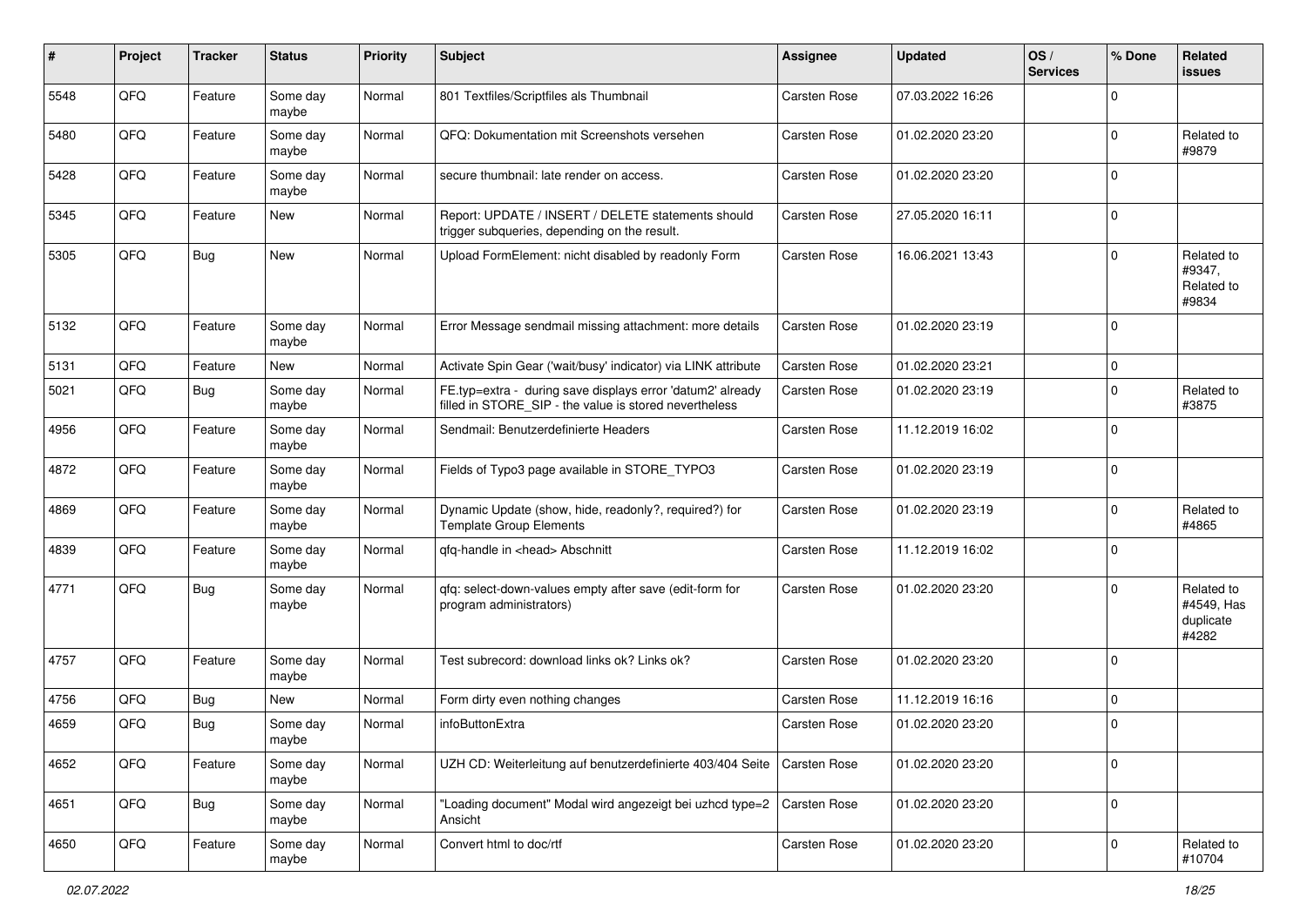| #    | Project | <b>Tracker</b> | <b>Status</b>     | <b>Priority</b> | <b>Subject</b>                                                                                                          | Assignee     | <b>Updated</b>   | OS/<br><b>Services</b> | % Done      | Related<br><b>issues</b>                    |
|------|---------|----------------|-------------------|-----------------|-------------------------------------------------------------------------------------------------------------------------|--------------|------------------|------------------------|-------------|---------------------------------------------|
| 4606 | QFQ     | Feature        | Some day<br>maybe | Normal          | link: qualifier to render bootstrap button                                                                              | Carsten Rose | 01.02.2020 23:19 |                        | $\mathbf 0$ |                                             |
| 4583 | QFQ     | Bug            | Some day<br>maybe | Normal          | Dynamic Update bei TypeAhead Feldern                                                                                    | Carsten Rose | 01.02.2020 23:19 |                        | $\mathbf 0$ |                                             |
| 4549 | QFQ     | <b>Bug</b>     | Some day<br>maybe | Normal          | TemplateGroups: FE.type SELECT loose selected value<br>after save                                                       | Carsten Rose | 01.02.2020 23:20 |                        | $\mathbf 0$ | Related to<br>#4548.<br>Related to<br>#4771 |
| 4528 | QFQ     | Bug            | Some day<br>maybe | Normal          | extraButtonLock mit SQLAhead Bug                                                                                        | Carsten Rose | 01.02.2020 23:19 |                        | $\Omega$    |                                             |
| 4413 | QFQ     | Feature        | <b>New</b>        | Normal          | fieldset: show/hidden, modeSql, dynamicUpdate                                                                           | Carsten Rose | 09.02.2022 15:19 |                        | $\mathbf 0$ |                                             |
| 4365 | QFQ     | Feature        | Some day<br>maybe | Normal          | Multi Language: new way of config                                                                                       | Carsten Rose | 01.02.2020 23:20 |                        | $\mathbf 0$ |                                             |
| 4349 | QFQ     | Feature        | Some day<br>maybe | Normal          | link download: downloaded external URL to<br>deliver/concatenate - check mimetipe and handle it correctly               | Carsten Rose | 11.12.2019 16:02 |                        | $\mathbf 0$ |                                             |
| 4343 | QFQ     | Feature        | Some day<br>maybe | Normal          | Link: Classifier to add 'attributes'                                                                                    | Carsten Rose | 01.02.2020 23:20 |                        | $\mathbf 0$ | Related to<br>#14077                        |
| 4330 | QFQ     | Feature        | Some day<br>maybe | Normal          | Error Message: report missing {{ / }} in sqlUpdate, sqlInsert,<br>sqlDelete, sqlAfter, sqlBefore in FE action elements. | Carsten Rose | 01.02.2020 23:20 |                        | $\mathbf 0$ |                                             |
| 4328 | QFQ     | Bug            | Some day<br>maybe | Normal          | Error Message: Show FE name/number on problems in FE                                                                    | Carsten Rose | 01.02.2020 23:20 |                        | $\mathbf 0$ |                                             |
| 4293 | QFQ     | Bug            | Some day<br>maybe | Normal          | Download broken if token 'd:' is missing - but no error<br>message                                                      | Carsten Rose | 11.12.2019 16:03 |                        | $\mathbf 0$ | Related to<br>#7514                         |
| 4259 | QFQ     | Feature        | Some day<br>maybe | Normal          | Instant trigger a cron job                                                                                              | Carsten Rose | 11.12.2019 16:03 |                        | $\Omega$    |                                             |
| 4250 | QFQ     | Feature        | <b>New</b>        | Normal          | AutoCron in QFQ via PHP                                                                                                 | Carsten Rose | 01.02.2020 23:21 |                        | $\Omega$    | Related to<br>#3292,<br>Related to<br>#3291 |
| 4197 | QFQ     | Feature        | Some day<br>maybe | Normal          | Unit Test fuer JSON Stream von QuickFormQuery.php ><br>doForm()                                                         | Carsten Rose | 11.12.2019 16:03 |                        | $\mathbf 0$ |                                             |
| 4092 | QFQ     | Bug            | Some day<br>maybe | Normal          | 1) Logging verbessern wann welches FE warum<br>ausgefuehrt wird, 2) Documentation: Best Practice Template<br>Group      | Carsten Rose | 01.02.2020 23:19 |                        | $\Omega$    | Related to<br>#3504                         |
| 4082 | QFQ     | Feature        | <b>New</b>        | Normal          | Dynamic Update: modeSql - useful default                                                                                | Carsten Rose | 01.02.2020 23:22 |                        | $\pmb{0}$   |                                             |
| 4050 | QFQ     | Feature        | <b>New</b>        | Normal          | sql.log: 1) FormElement ID which causes a specific action,<br>2) Result in the same row.                                | Carsten Rose | 15.04.2020 11:35 |                        | $\Omega$    | Related to<br>#5458                         |
| 4026 | QFQ     | Feature        | Some day<br>maybe | Normal          | sqlLog.sql: log number of FE.id                                                                                         | Carsten Rose | 11.12.2019 16:03 |                        | $\Omega$    | Related to<br>#5458                         |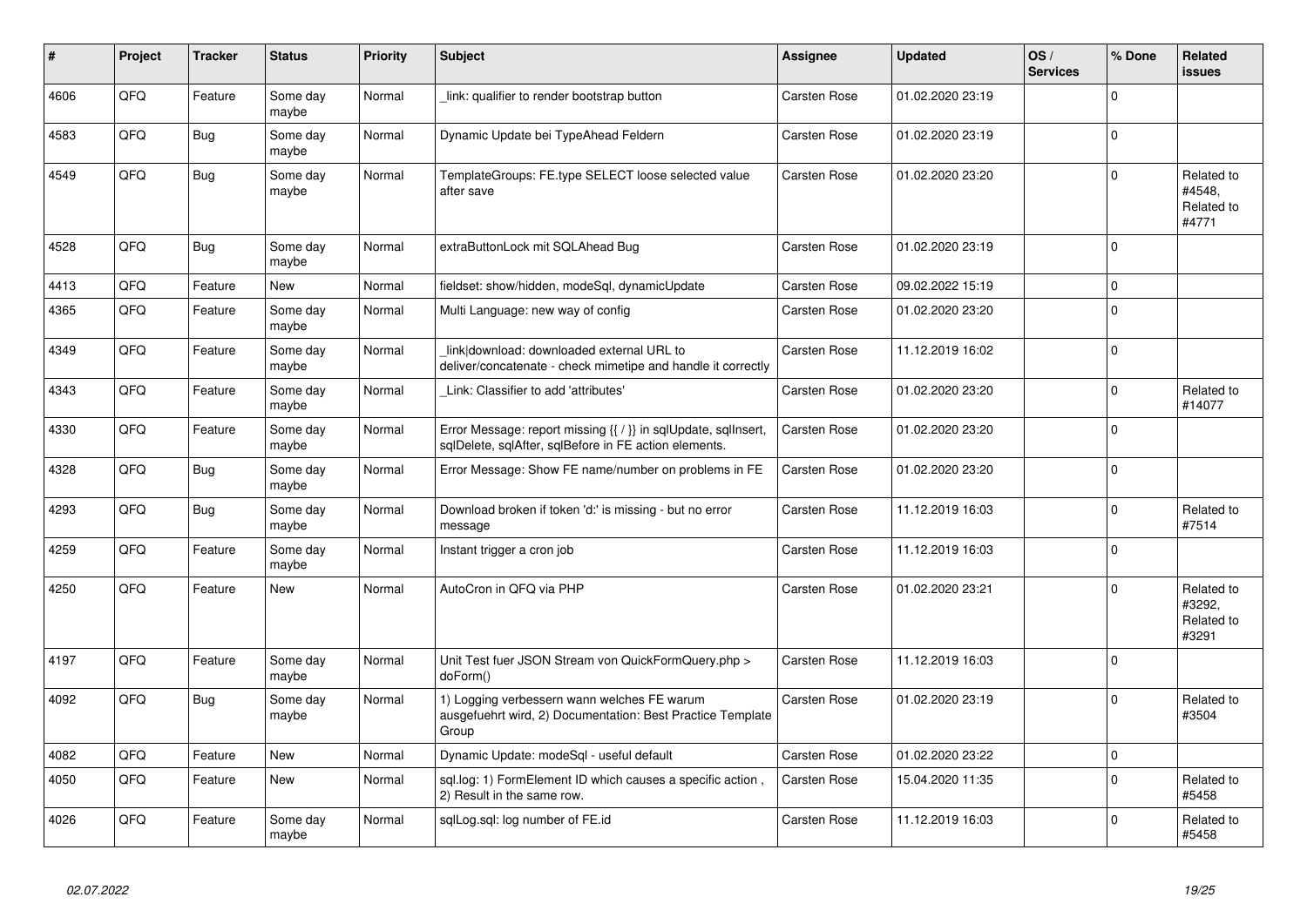| #    | Project | <b>Tracker</b> | <b>Status</b>     | <b>Priority</b> | <b>Subject</b>                                                                                                                      | Assignee     | <b>Updated</b>   | OS/<br><b>Services</b> | % Done      | Related<br><b>issues</b>                    |
|------|---------|----------------|-------------------|-----------------|-------------------------------------------------------------------------------------------------------------------------------------|--------------|------------------|------------------------|-------------|---------------------------------------------|
| 4023 | QFQ     | Feature        | <b>New</b>        | Normal          | prepared statements - FE action: salveld, sqlInsert,<br>sqlUpdate, sqlDelete, sqlBefore, sqlAfter                                   | Carsten Rose | 11.12.2019 16:15 |                        | $\Omega$    |                                             |
| 4018 | QFQ     | Feature        | <b>New</b>        | Normal          | typeahead: long query parameter / answer triggers 'Attack<br>detected' and purges current SIP storage.                              | Carsten Rose | 29.06.2022 22:46 |                        | $\mathbf 0$ | Related to<br>#9077                         |
| 4008 | QFQ     | <b>Bug</b>     | Some day<br>maybe | Normal          | FormElemen.type=sendmail: wrong 'TO' if 'real<br>name <rea@mail.to>' is used</rea@mail.to>                                          | Carsten Rose | 11.12.2019 16:03 |                        | $\mathbf 0$ |                                             |
| 3991 | QFQ     | Feature        | Some day<br>maybe | Normal          | report: Columnname ' skipWrap' skips 'fbeg', 'fend'                                                                                 | Carsten Rose | 11.12.2019 16:03 |                        | $\mathbf 0$ |                                             |
| 3947 | QFQ     | Feature        | Some day<br>maybe | Normal          | Attack detectect: logout current user                                                                                               | Carsten Rose | 11.12.2019 16:03 |                        | $\Omega$    | Related to<br>#5458,<br>Related to<br>#6299 |
| 3942 | QFQ     | Feature        | Some day<br>maybe | Normal          | Action Elemente: neu generierte IDs via FE weitergeben                                                                              | Carsten Rose | 11.12.2019 16:03 |                        | $\Omega$    | Related to<br>#3941                         |
| 3941 | QFQ     | Feature        | Some day<br>maybe | Normal          | sqlAfter: es sollten mehrere moeglich sein                                                                                          | Carsten Rose | 11.12.2019 16:03 |                        | $\Omega$    | Related to<br>#3942                         |
| 3905 | QFQ     | Feature        | Some day<br>maybe | Normal          | Documentation: Best Practice anhand eines Online<br>Bewerbungstools                                                                 | Carsten Rose | 11.12.2019 16:03 |                        | $\mathbf 0$ |                                             |
| 3900 | QFQ     | Feature        | Some day<br>maybe | Normal          | Extend documentation of 'Copy / Paste'                                                                                              | Carsten Rose | 11.12.2019 16:03 |                        | $\mathbf 0$ | Related to<br>#3899                         |
| 3895 | QFQ     | <b>Bug</b>     | Some day<br>maybe | Normal          | typeahead pedantic: on lehrkredit Idap webpass - if only one<br>person is in dropdown, such person can't be selected                | Carsten Rose | 11.12.2019 16:03 |                        | $\Omega$    |                                             |
| 3882 | QFQ     | Bug            | Some day<br>maybe | Normal          | templateGroup: disable 'add' if limit is reached - funktioniert<br>nicht wenn bereits records existierten                           | Carsten Rose | 11.12.2019 16:03 |                        | $\Omega$    |                                             |
| 3877 | QFQ     | Feature        | Some day<br>maybe | Normal          | FormEditor: die Felder die aktuell nicht gebraucht werden<br>nur auf readonly/disabled setzen (nicht ausblenden > das<br>irritiert. | Carsten Rose | 11.12.2019 16:03 |                        | $\Omega$    |                                             |
| 3867 | QFQ     | Feature        | Priorize          | Normal          | Readonly Formular: Template Groups add/delete<br>ausbeldnen                                                                         | Carsten Rose | 05.05.2021 22:12 |                        | $\mathbf 0$ |                                             |
| 3811 | QFQ     | Bug            | Some day<br>maybe | Normal          | Dynamic Update: extraButtonInfo - Text aktualisieren                                                                                | Carsten Rose | 11.12.2019 16:03 |                        | $\mathbf 0$ | Related to<br>#11517                        |
| 3782 | QFQ     | Bug            | Priorize          | Normal          | Bei fehlerhafter Eingabe (z.B. Datum) sollte das erwartete<br>Format angezeigt werden                                               | Carsten Rose | 01.02.2020 10:13 |                        | $\Omega$    |                                             |
| 3750 | QFQ     | Bug            | Some day<br>maybe | Normal          | FE in a row: if one violates check, all are red                                                                                     | Carsten Rose | 11.12.2019 16:03 |                        | $\Omega$    |                                             |
| 3708 | QFQ     | Feature        | Some day<br>maybe | Normal          | Form: input - 'specialchars', 'none'  gewisse tags<br>erlauben, andere verbieten                                                    | Carsten Rose | 11.12.2019 16:02 |                        | $\mathbf 0$ | Related to<br>#14320                        |
| 3682 | QFQ     | <b>Bug</b>     | Some day<br>maybe | Normal          | Dynamic update: Radio buttons                                                                                                       | Carsten Rose | 11.12.2019 16:02 |                        | $\Omega$    |                                             |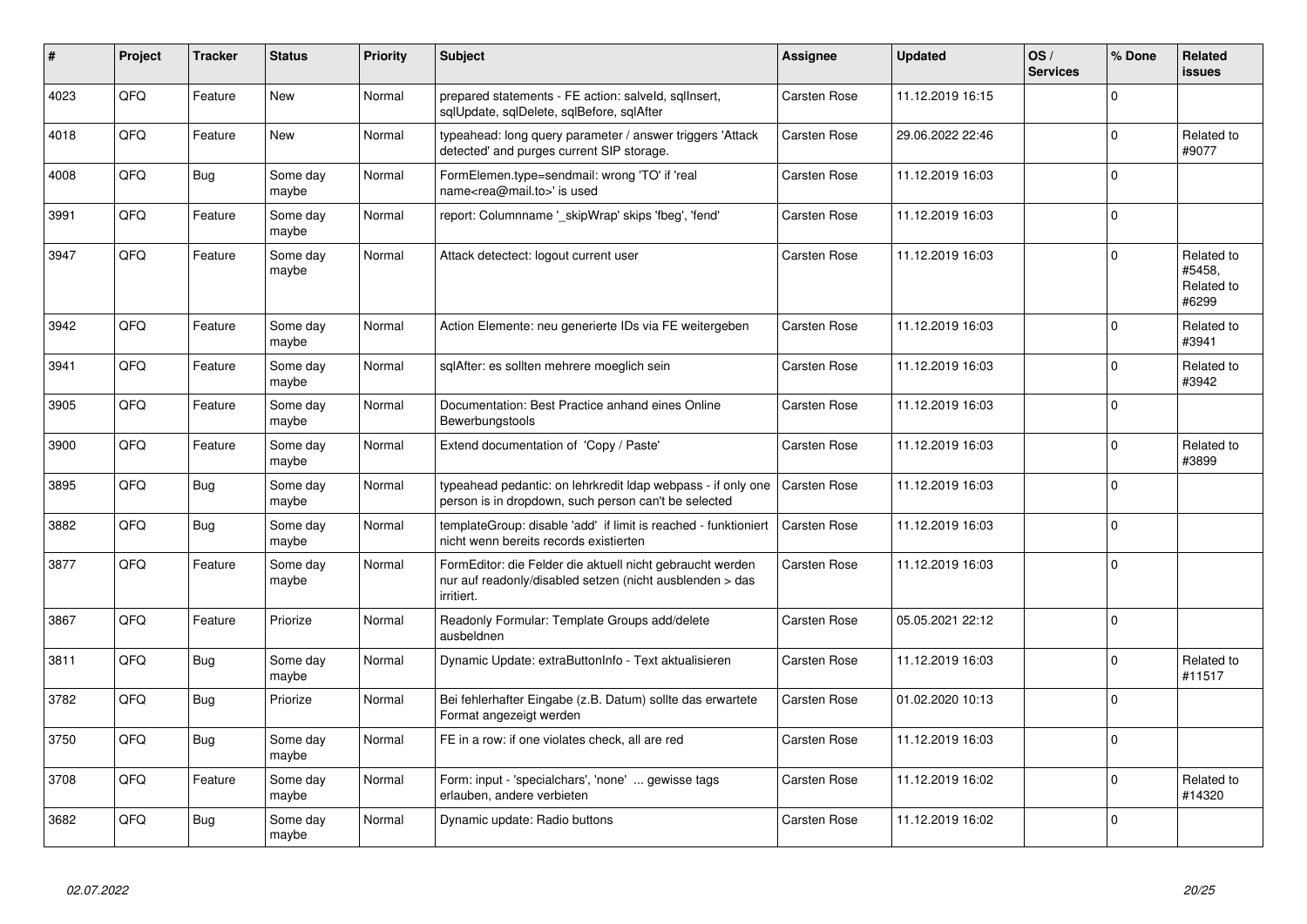| #    | Project | <b>Tracker</b> | <b>Status</b>     | <b>Priority</b> | <b>Subject</b>                                                                                                                               | <b>Assignee</b>     | <b>Updated</b>   | OS/<br><b>Services</b> | % Done      | Related<br><b>issues</b>                    |
|------|---------|----------------|-------------------|-----------------|----------------------------------------------------------------------------------------------------------------------------------------------|---------------------|------------------|------------------------|-------------|---------------------------------------------|
| 3677 | QFQ     | Feature        | Some day<br>maybe | Normal          | wkhtmltopdf: FE User access prohibited, if client IP changes<br>- \$TYPO3_CONF_VARS[FE][lockIP]                                              | Carsten Rose        | 11.12.2019 16:02 |                        | $\Omega$    |                                             |
| 3666 | QFQ     | Feature        | Some day<br>maybe | Normal          | a) Performance Messung: mysql_real_escape_string() im<br>Vergleich zu str_replace(), b) doppeltes Aufrufen von<br>mysql_real_escape_string() | Carsten Rose        | 11.12.2019 16:02 |                        | $\mathbf 0$ |                                             |
| 3588 | QFQ     | Bug            | Some day<br>maybe | Normal          | templateGroup: versteckte Elemente werden weiterhin<br>gespeichert.                                                                          | Carsten Rose        | 11.12.2019 16:02 |                        | $\mathbf 0$ |                                             |
| 3547 | QFQ     | <b>Bug</b>     | New               | Normal          | FE of type 'note' causes writing of empty fields.                                                                                            | Carsten Rose        | 01.02.2020 23:21 |                        | 0           |                                             |
| 3504 | QFQ     | Feature        | New               | Normal          | Logging: welche Action FEs werden wann wie ausgefuehrt                                                                                       | Carsten Rose        | 01.02.2020 23:21 |                        | $\Omega$    | Related to<br>#5458,<br>Related to<br>#4092 |
| 3458 | QFQ     | Feature        | Some day<br>maybe | Normal          | Display 'Edit Form Element'-Checkbox on form: should<br>depend on FE Group                                                                   | Carsten Rose        | 11.12.2019 16:02 |                        | $\mathbf 0$ | Related to<br>#3447                         |
| 3457 | QFQ     | Feature        | Some day<br>maybe | Normal          | LDAP: concat multi values to one single entry                                                                                                | Carsten Rose        | 11.12.2019 16:02 |                        | $\mathbf 0$ |                                             |
| 3432 | QFQ     | Feature        | New               | Normal          | subrecord: dynamicUpdate                                                                                                                     | Carsten Rose        | 11.06.2020 21:10 |                        | $\mathbf 0$ | Related to<br>#5691                         |
| 3402 | QFQ     | Feature        | Some day<br>maybe | Normal          | Syntax Highlighting via CodeMirror                                                                                                           | <b>Carsten Rose</b> | 11.12.2019 16:02 |                        | 100         | Related to<br>#3207                         |
| 3385 | QFQ     | Feature        | Some day<br>maybe | Normal          | templateGroup: insert/update/delete non primary records                                                                                      | Carsten Rose        | 11.12.2019 16:02 |                        | $\mathbf 0$ |                                             |
| 3350 | QFQ     | Feature        | Some day<br>maybe | Normal          | FormEditor: Hilfetext hinter 'checktype'                                                                                                     | Carsten Rose        | 11.12.2019 16:02 |                        | $\mathbf 0$ |                                             |
| 3349 | QFQ     | Bug            | Some day<br>maybe | Normal          | config.qfq.ini: a) vertraegt keine '=' im Value (z.B. Passwort),<br>b) Values sollten in ticks einschliessbar sein (spaces, )                | Carsten Rose        | 11.12.2019 16:02 |                        | $\mathbf 0$ |                                             |
| 3332 | QFQ     | Feature        | Some day<br>maybe | Normal          | Uploads: Thumbnails, Details zum hochgeladenen File                                                                                          | Carsten Rose        | 11.12.2019 16:02 |                        | $\mathbf 0$ | Related to<br>#3264,<br>Related to<br>#5333 |
| 3331 | QFQ     | Feature        | Some day<br>maybe | Normal          | Default Tooltip fuer _page? Links: mit Form und Record ID                                                                                    | Carsten Rose        | 11.12.2019 16:02 |                        | $\mathbf 0$ |                                             |
| 3291 | QFQ     | Feature        | Some day<br>maybe | Normal          | AutoCron websiteToken                                                                                                                        | Carsten Rose        | 11.12.2019 16:02 |                        | $\mathbf 0$ | Related to<br>#4250                         |
| 3285 | QFQ     | Feature        | Some day<br>maybe | Normal          | Zeichenlimit pro Feld: textarea / editor                                                                                                     | Carsten Rose        | 11.12.2019 16:02 |                        | $\mathbf 0$ |                                             |
| 3267 | QFQ     | Feature        | Some day<br>maybe | Normal          | 2 Forms auf einer Seite: real + Read only                                                                                                    | Carsten Rose        | 11.12.2019 16:03 |                        | $\mathbf 0$ |                                             |
| 3216 | QFQ     | Feature        | Some day<br>maybe | Normal          | dynamic update für checkbox label2                                                                                                           | Carsten Rose        | 11.12.2019 16:03 |                        | $\mathbf 0$ | Related to<br>#2081                         |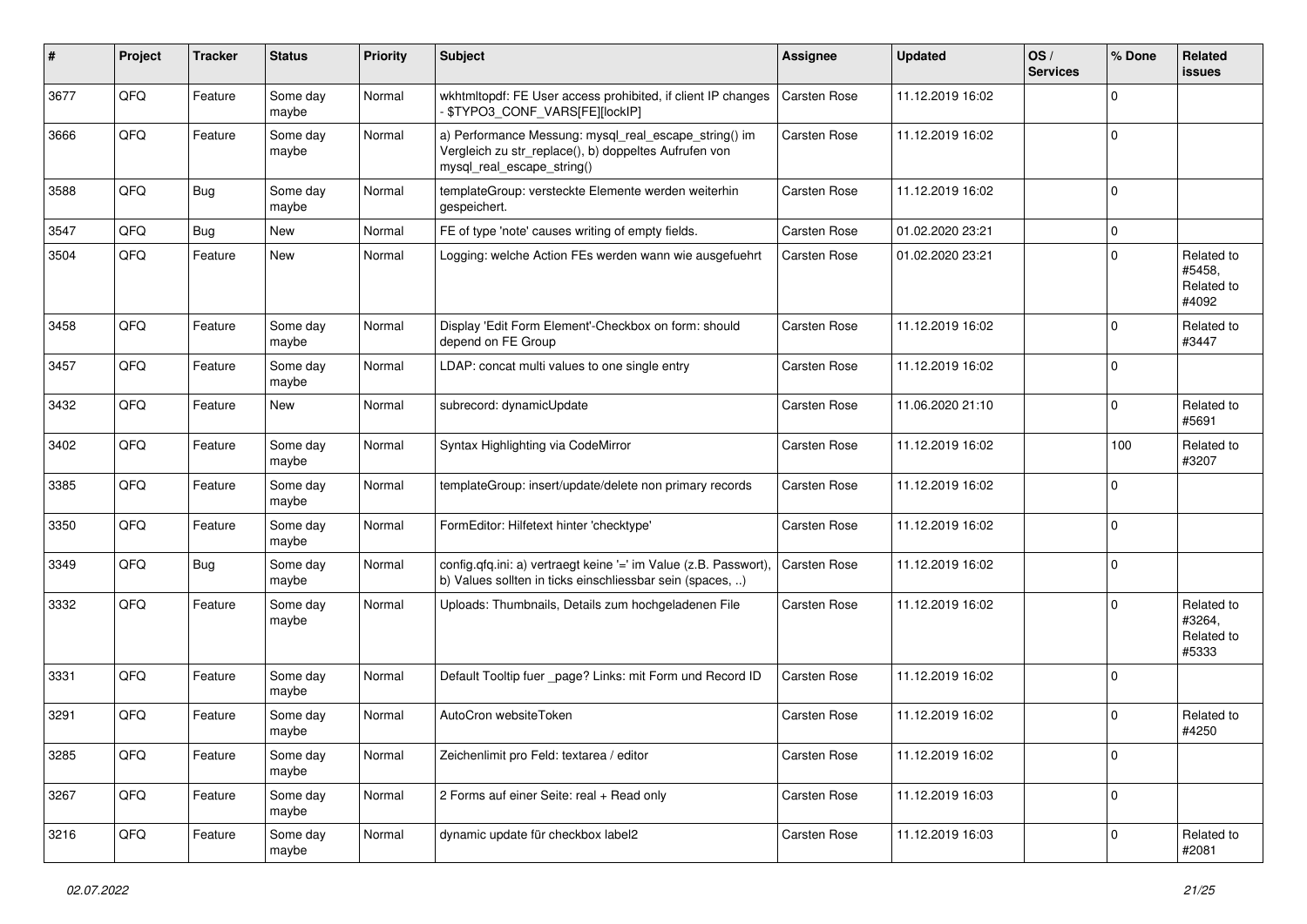| $\pmb{\#}$ | Project | <b>Tracker</b> | <b>Status</b>     | <b>Priority</b> | <b>Subject</b>                                                                                                     | Assignee            | <b>Updated</b>   | OS/<br><b>Services</b> | % Done      | Related<br>issues                                                     |
|------------|---------|----------------|-------------------|-----------------|--------------------------------------------------------------------------------------------------------------------|---------------------|------------------|------------------------|-------------|-----------------------------------------------------------------------|
| 3130       | QFQ     | <b>Bug</b>     | Some day<br>maybe | Normal          | Debug Info's nicht korrekt nach 'New > Save'.                                                                      | <b>Carsten Rose</b> | 11.12.2019 16:03 |                        | $\Omega$    | Related to<br>#3253                                                   |
| 2995       | QFQ     | Feature        | Some day<br>maybe | Normal          | Dropdown JQuery Plugin: 'chosen' - Moeglichkeit um Select<br>Listen mehr Funktion zu geben. Kein Bootstrap noetig. | <b>Carsten Rose</b> | 11.12.2019 16:03 |                        | $\Omega$    |                                                                       |
| 2643       | QFQ     | <b>Bug</b>     | Some day<br>maybe | Normal          | Zend / PHP Webinars anschauen                                                                                      | Carsten Rose        | 01.02.2020 15:56 |                        | $\mathsf 0$ |                                                                       |
| 2361       | QFQ     | Feature        | New               | Normal          | Logging wer/wann/wo welches Formular aufgerufen hat                                                                | Carsten Rose        | 11.12.2019 16:15 |                        | $\Omega$    | Related to<br>#4432,<br>Related to<br>#7480                           |
| 2084       | QFQ     | Feature        | Some day<br>maybe | Normal          | Mailto mit encryption: Subrecord                                                                                   | <b>Carsten Rose</b> | 11.12.2019 16:03 |                        | $\Omega$    | Related to<br>#2082                                                   |
| 1946       | QFQ     | Feature        | Some day<br>maybe | Normal          | Kontrolle ob der ReadOnly Modus bei den<br>Formularelementen korrekt implementiert ist                             | Carsten Rose        | 11.12.2019 16:03 |                        | 0           |                                                                       |
| 1635       | QFQ     | Feature        | Some day<br>maybe | Normal          | QFQ Extension content record: weitere Optionen<br>einblenden.                                                      | Carsten Rose        | 11.12.2019 16:03 |                        | $\Omega$    |                                                                       |
| 13647      | QFQ     | Bug            | New               | Normal          | Autofocus funktioniert nicht auf Chrome                                                                            | Benjamin Baer       | 19.03.2022 17:44 |                        | 0           |                                                                       |
| 13528      | QFQ     | <b>Bug</b>     | New               | Normal          | qfq.io > releases: es wird kein neues Release angelegt                                                             | Benjamin Baer       | 19.03.2022 17:46 |                        | 0           |                                                                       |
| 12556      | QFQ     | Feature        | <b>New</b>        | Normal          | Pills Title: colored = static or dynamic on allrequiredgiven                                                       | Benjamin Baer       | 19.03.2022 17:49 |                        | 0           |                                                                       |
| 12490      | QFQ     | Feature        | New               | Normal          | Loading Plugins in QFQ - see what tinymce does. (lazy<br>loading)                                                  | Benjamin Baer       | 08.06.2022 10:37 |                        | $\Omega$    | Related to<br>#12611,<br>Related to<br>#10013,<br>Related to<br>#7732 |
| 12476      | QFQ     | Feature        | <b>New</b>        | Normal          | clearMe: a) should trigger 'dirty', b) sticky on textarea resize                                                   | Benjamin Baer       | 04.01.2022 08:40 |                        | $\mathbf 0$ | Related to<br>#9528                                                   |
| 10003      | QFQ     | Feature        | Priorize          | Normal          | fieldset: stronger visualize group                                                                                 | Benjamin Baer       | 12.02.2020 08:13 |                        | $\Omega$    |                                                                       |
| 9898       | QFQ     | <b>Bug</b>     | Feedback          | Normal          | Formular trotz Timeout gespeichert                                                                                 | Benjamin Baer       | 01.02.2020 15:56 |                        | 0           |                                                                       |
| 9535       | QFQ     | Bug            | Feedback          | Normal          | Report:  AS ' vertical' - column to wide - vertical >> rot45,<br>rot90                                             | Benjamin Baer       | 01.02.2020 15:56 |                        | $\Omega$    |                                                                       |
| 9135       | QFQ     | Feature        | Priorize          | Normal          | Progress Bar generic / replace old hourglass download<br>popup                                                     | Benjamin Baer       | 03.01.2022 07:43 |                        | $\Omega$    |                                                                       |
| 9130       | QFQ     | Feature        | Some day<br>maybe | Normal          | tablesorter: Automatic Row numbering / Zeilenummer                                                                 | Benjamin Baer       | 01.02.2020 23:22 |                        | 0           |                                                                       |
| 8522       | QFQ     | Feature        | Some day<br>maybe | Normal          | build QFQ - npm warnings                                                                                           | Benjamin Baer       | 01.02.2020 23:19 |                        | 50          |                                                                       |
| 7965       | QFQ     | Feature        | Priorize          | Normal          | Input type 'text' with visual format - currency                                                                    | Benjamin Baer       | 03.01.2022 07:45 |                        | $\mathsf 0$ |                                                                       |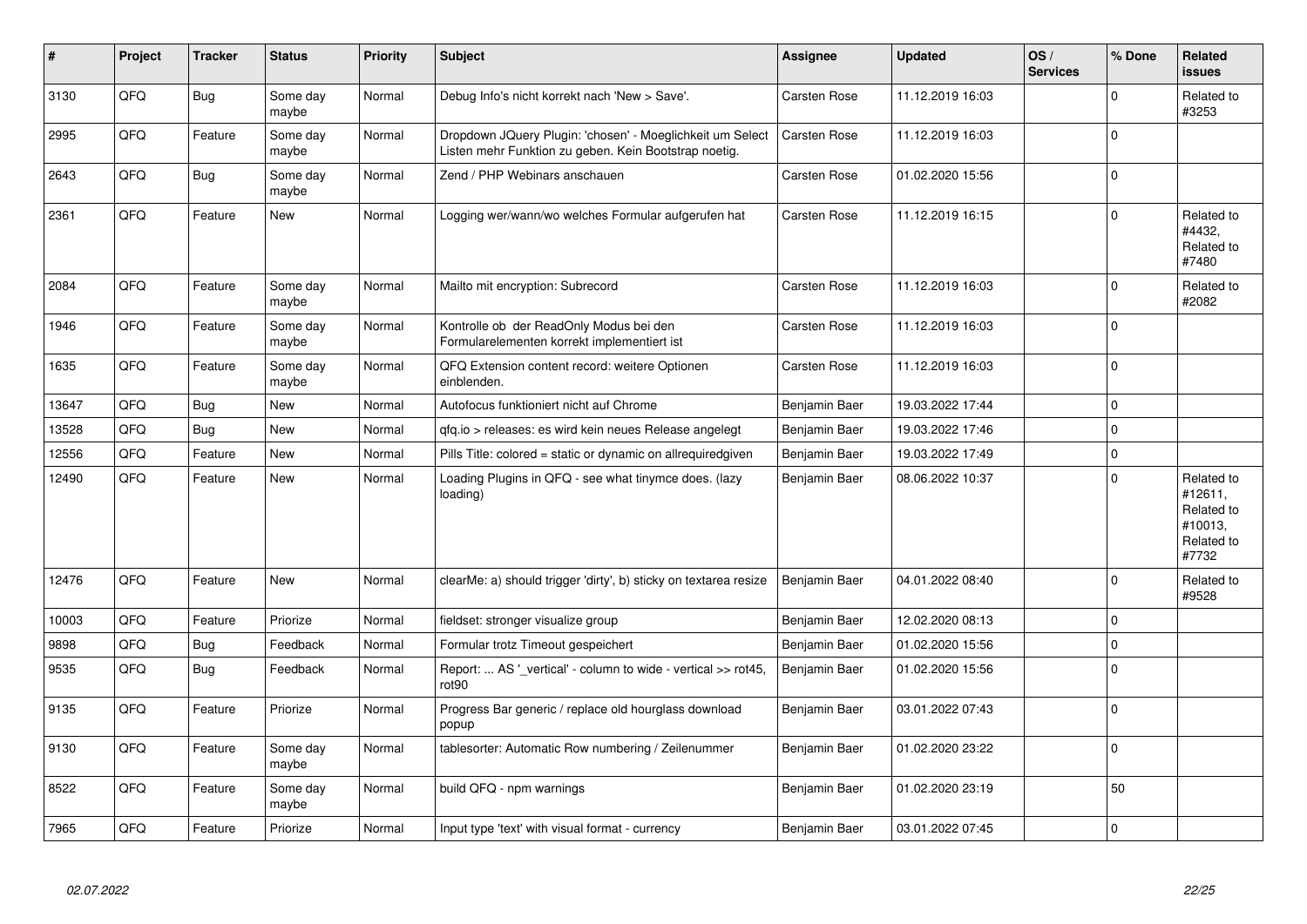| #    | Project | <b>Tracker</b> | <b>Status</b>     | <b>Priority</b> | <b>Subject</b>                                                                                                                                           | Assignee      | <b>Updated</b>   | OS/<br><b>Services</b> | % Done      | Related<br><b>issues</b>                                               |
|------|---------|----------------|-------------------|-----------------|----------------------------------------------------------------------------------------------------------------------------------------------------------|---------------|------------------|------------------------|-------------|------------------------------------------------------------------------|
| 7732 | QFQ     | Feature        | Some day<br>maybe | Normal          | Javascript: Lazy Loading der add on libs                                                                                                                 | Benjamin Baer | 08.06.2022 10:38 |                        | $\Omega$    | Related to<br>#12611,<br>Related to<br>#12490,<br>Related to<br>#10013 |
| 7730 | QFQ     | Feature        | Priorize          | Normal          | SELECT Box: title in between                                                                                                                             | Benjamin Baer | 01.02.2020 23:22 |                        | $\Omega$    |                                                                        |
| 6972 | QFQ     | Feature        | Some day<br>maybe | Normal          | Fabric Clipboard / cross browser tab                                                                                                                     | Benjamin Baer | 01.02.2020 23:21 |                        | $\Omega$    |                                                                        |
| 6970 | QFQ     | Feature        | Some day<br>maybe | Normal          | tablesorter: default fuer 'sortReset' aendern von 'Ctrl' zu 'Alt'                                                                                        | Benjamin Baer | 01.02.2020 23:21 |                        | $\Omega$    |                                                                        |
| 6870 | QFQ     | Feature        | Priorize          | Normal          | Click on '_link' triggers an API call                                                                                                                    | Benjamin Baer | 03.01.2022 08:25 |                        | $\Omega$    |                                                                        |
| 6801 | QFQ     | Feature        | Priorize          | Normal          | Fabric: Maximize / FullIscreen                                                                                                                           | Benjamin Baer | 21.03.2022 09:56 |                        | 0           |                                                                        |
| 6566 | QFQ     | Bug            | Priorize          | Normal          | Link Function 'delete': provided parameter missing on page<br>reload                                                                                     | Benjamin Baer | 03.01.2022 08:08 |                        | $\Omega$    |                                                                        |
| 6224 | QFQ     | Feature        | Priorize          | Normal          | Dynamic update: fade in/out fields                                                                                                                       | Benjamin Baer | 21.03.2022 09:50 |                        | $\mathbf 0$ |                                                                        |
| 6140 | QFQ     | Bug            | Priorize          | Normal          | QFQ DnD Sort: Locked fields                                                                                                                              | Benjamin Baer | 21.03.2022 09:56 |                        | $\mathbf 0$ |                                                                        |
| 5562 | QFQ     | Feature        | Priorize          | Normal          | Drag'n'Drop fuer Uploads                                                                                                                                 | Benjamin Baer | 21.03.2022 09:52 |                        | $\Omega$    | Related to<br>#9706                                                    |
| 5389 | QFQ     | Feature        | Some day<br>maybe | Normal          | QFQ Design: Multline label / note                                                                                                                        | Benjamin Baer | 01.02.2020 23:19 |                        | $\Omega$    |                                                                        |
| 5366 | QFQ     | Feature        | Priorize          | Normal          | Saving with keyboard shortcuts                                                                                                                           | Benjamin Baer | 21.03.2022 09:47 |                        | $\Omega$    |                                                                        |
| 5024 | QFQ     | Feature        | Some day<br>maybe | Normal          | Fabric: Generate PDF with edits                                                                                                                          | Benjamin Baer | 01.02.2020 23:20 |                        | $\Omega$    | Related to<br>#10704                                                   |
| 4457 | QFQ     | Bug            | Priorize          | Normal          | typeahead: pressing return to select an item, saves the form<br>and closes the form.                                                                     | Benjamin Baer | 03.01.2022 08:01 |                        | $\Omega$    | Related to<br>#4398                                                    |
| 4454 | QFQ     | <b>Bug</b>     | Some day<br>maybe | Normal          | Required Elements: multiple elements in a row - whole row<br>marked if only one input is empty.                                                          | Benjamin Baer | 01.02.2020 23:20 |                        | $\Omega$    |                                                                        |
| 4420 | QFQ     | Feature        | Some day<br>maybe | Normal          | Client: Local Storage - store the changes of a form, local in<br>the browser.                                                                            | Benjamin Baer | 11.12.2019 16:02 |                        | $\Omega$    |                                                                        |
| 4398 | QFQ     | Bug            | Some day<br>maybe | Normal          | Typeahead: mouse click in a prefilled input opens a single<br>item dropdown with the current value - click on it seems to<br>set the value, not the key. | Benjamin Baer | 01.02.2020 23:20 |                        | $\Omega$    | Related to<br>#4457                                                    |
| 3692 | QFQ     | Feature        | Some day<br>maybe | Normal          | QFQ Webseite                                                                                                                                             | Benjamin Baer | 11.12.2019 16:02 |                        | 0           | Related to<br>#5033                                                    |
| 3415 | QFQ     | Feature        | Some day<br>maybe | Normal          | FE Login Box Templatefile                                                                                                                                | Benjamin Baer | 11.12.2019 16:02 |                        | $\mathbf 0$ |                                                                        |
| 2665 | QFQ     | <b>Bug</b>     | Priorize          | Normal          | Dynamic Update funktioniert nicht, wenn beim<br>entsprechenden FormElement eine size angegeben ist.                                                      | Benjamin Baer | 03.01.2022 08:12 |                        | $30\,$      |                                                                        |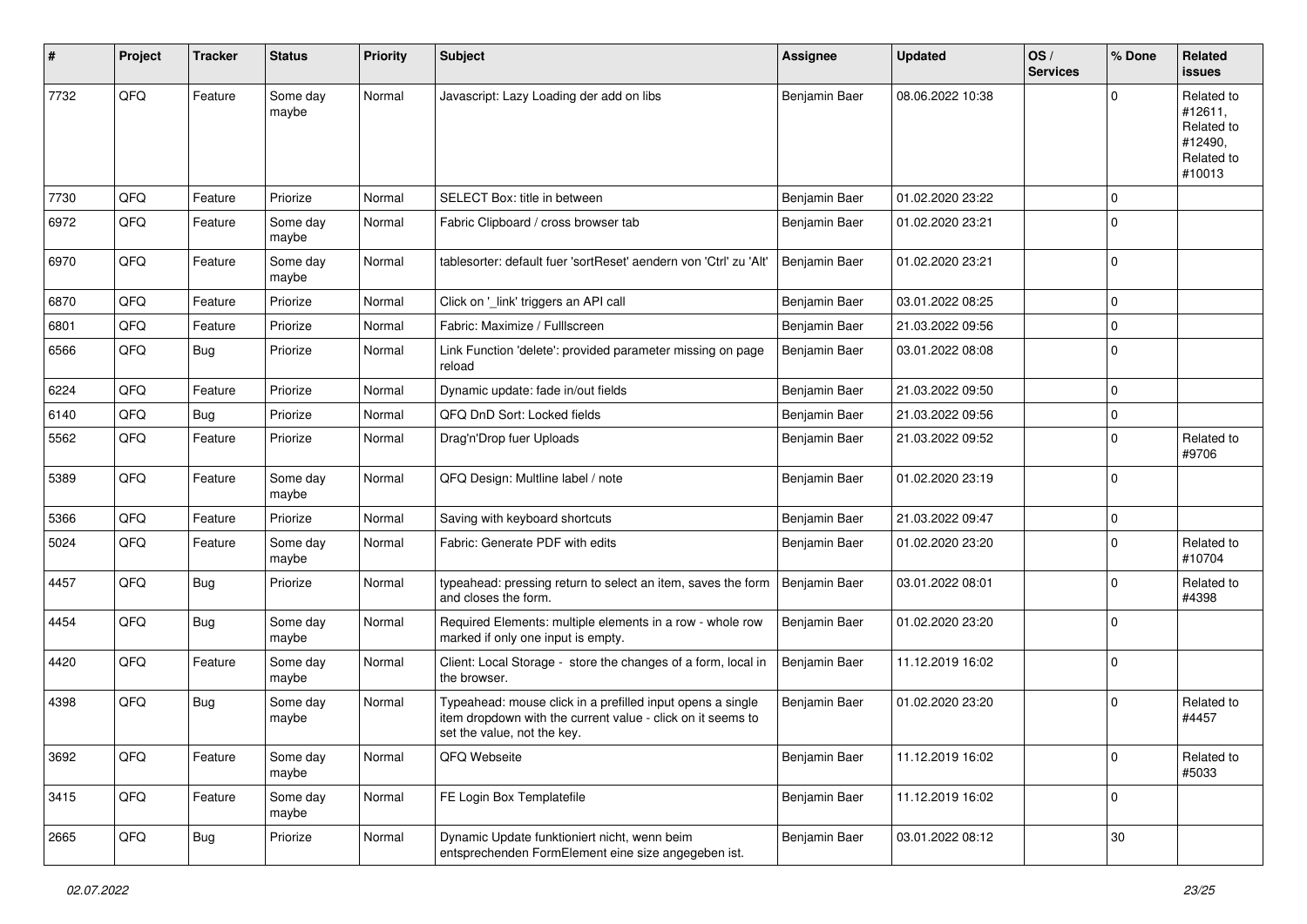| #     | Project | <b>Tracker</b> | <b>Status</b>     | <b>Priority</b> | <b>Subject</b>                                                                | <b>Assignee</b> | <b>Updated</b>   | OS/<br><b>Services</b> | % Done      | Related<br><b>issues</b> |
|-------|---------|----------------|-------------------|-----------------|-------------------------------------------------------------------------------|-----------------|------------------|------------------------|-------------|--------------------------|
| 2063  | QFQ     | Bug            | Some day<br>maybe | Normal          | Pills auf 'inaktiv' setzen falls keine Element auf dem Pill<br>sichtbar sind. | Benjamin Baer   | 11.12.2019 16:03 |                        | $\Omega$    | Related to<br>#3752      |
| 14185 | QFQ     | Feature        | New               | Normal          | External/Autocron.php - better suitable directory                             | Support: System | 28.05.2022 11:03 |                        | $\mathbf 0$ |                          |
| 12156 | QFQ     | Feature        | New               | Normal          | Form: Optional disable 'leave page'                                           |                 | 03.05.2021 20:45 |                        | $\mathbf 0$ |                          |
| 12135 | QFQ     | Feature        | New               | Normal          | Subrecord: Notiz                                                              |                 | 24.04.2021 16:58 |                        | 0           |                          |
| 12039 | QFQ     | Feature        | New               | Normal          | Missing htmlSpecialChar() in pre processing on form submit                    |                 | 18.02.2021 00:09 |                        | $\mathbf 0$ | Related to<br>#14320     |
| 12038 | QFQ     | Feature        | New               | Normal          | a) STORE_VAR: filenameOnlyStripUniq, b) SP:<br>QSTRIPUNIQ()                   |                 | 17.02.2021 23:55 |                        | $\mathbf 0$ |                          |
| 11716 | QFQ     | Feature        | New               | Normal          | Form an beliebiger Stelle im Report anzeigen                                  |                 | 09.12.2020 09:47 |                        | $\mathbf 0$ |                          |
| 11715 | QFQ     | Bug            | New               | Normal          | acceptZeroAsRequired and requiredOffButMark do not<br>coincide                |                 | 08.12.2020 12:13 |                        | $\mathbf 0$ |                          |
| 11535 | QFQ     | Feature        | New               | Normal          | Ability to create SQL columns in frontend QFQ forms                           |                 | 17.11.2020 12:11 |                        | $\pmb{0}$   |                          |
| 11534 | QFQ     | Feature        | New               | Normal          | Report: Action on selected rows - Table batchprocessing<br>feature            |                 | 18.11.2020 08:15 |                        | $\mathbf 0$ |                          |
| 11522 | QFQ     | <b>Bug</b>     | New               | Normal          | Aus/Einblenden von Reitern                                                    |                 | 13.11.2020 14:58 |                        | $\mathbf 0$ |                          |
| 10890 | QFQ     | <b>Bug</b>     | <b>New</b>        | Normal          | AutoCron hangs                                                                |                 | 20.07.2020 13:56 |                        | $\mathbf 0$ |                          |
| 10874 | QFQ     | Feature        | New               | Normal          | Erstellen eines Foreign Keys in der Tabelle "FormElement"                     |                 | 13.07.2020 10:11 |                        | $\mathbf 0$ |                          |
| 10763 | QFQ     | Feature        | New               | Normal          | form accessed and submitted despite logout?                                   |                 | 16.06.2020 11:43 |                        | $\mathbf 0$ |                          |
| 10759 | QFQ     | <b>Bug</b>     | New               | Normal          | emptyMeansNull - Feld falsch aktualisiert                                     |                 | 12.11.2020 23:45 |                        | $\mathbf 0$ |                          |
| 10738 | QFQ     | Feature        | Some day<br>maybe | Normal          | CORS headers for external API requests                                        |                 | 10.06.2020 14:00 |                        | $\mathbf 0$ |                          |
| 10384 | QFQ     | Feature        | New               | Normal          | Parameter Exchange QFQ Instances                                              |                 | 07.05.2020 09:38 |                        | $\pmb{0}$   |                          |
| 10345 | QFQ     | Feature        | New               | Normal          | Templates - Patterns QFQ Style                                                |                 | 03.05.2021 21:01 |                        | $\mathbf 0$ | Related to<br>#10713     |
| 10324 | QFQ     | <b>Bug</b>     | New               | Normal          | Excel Export mit Template funktioniert nur, wenn Template<br>vor uid kommt    |                 | 30.03.2020 11:20 |                        | $\mathbf 0$ | Related to<br>#10257     |
| 9855  | QFQ     | <b>Bug</b>     | <b>New</b>        | Normal          | <b>Required Check</b>                                                         |                 | 01.02.2020 15:56 |                        | $\mathbf 0$ |                          |
| 9853  | QFQ     | Feature        | New               | Normal          | Check das SQL / QFQ / Mail Logfile geschrieben wird                           |                 | 09.01.2020 11:15 |                        | 0           |                          |
| 9126  | QFQ     | Bug            | Some day<br>maybe | Normal          | hidden Form elements are present in page source                               |                 | 02.01.2021 18:41 |                        | $\mathbf 0$ |                          |
| 9024  | QFQ     | <b>Bug</b>     | Some day<br>maybe | Normal          | QFQ Einarbeitung                                                              |                 | 01.02.2020 15:56 |                        | $\mathbf 0$ |                          |
| 9020  | QFQ     | <b>Bug</b>     | Some day<br>maybe | Normal          | radio mit buttonClass und dynamicUpdate lassen sich nicht<br>kombinieren      |                 | 11.12.2019 16:01 |                        | $\mathbf 0$ |                          |
| 8056  | QFQ     | Feature        | Some day<br>maybe | Normal          | Termin Organisation (Reservation)                                             |                 | 01.02.2020 23:19 |                        | $\mathbf 0$ | Related to<br>#8658      |